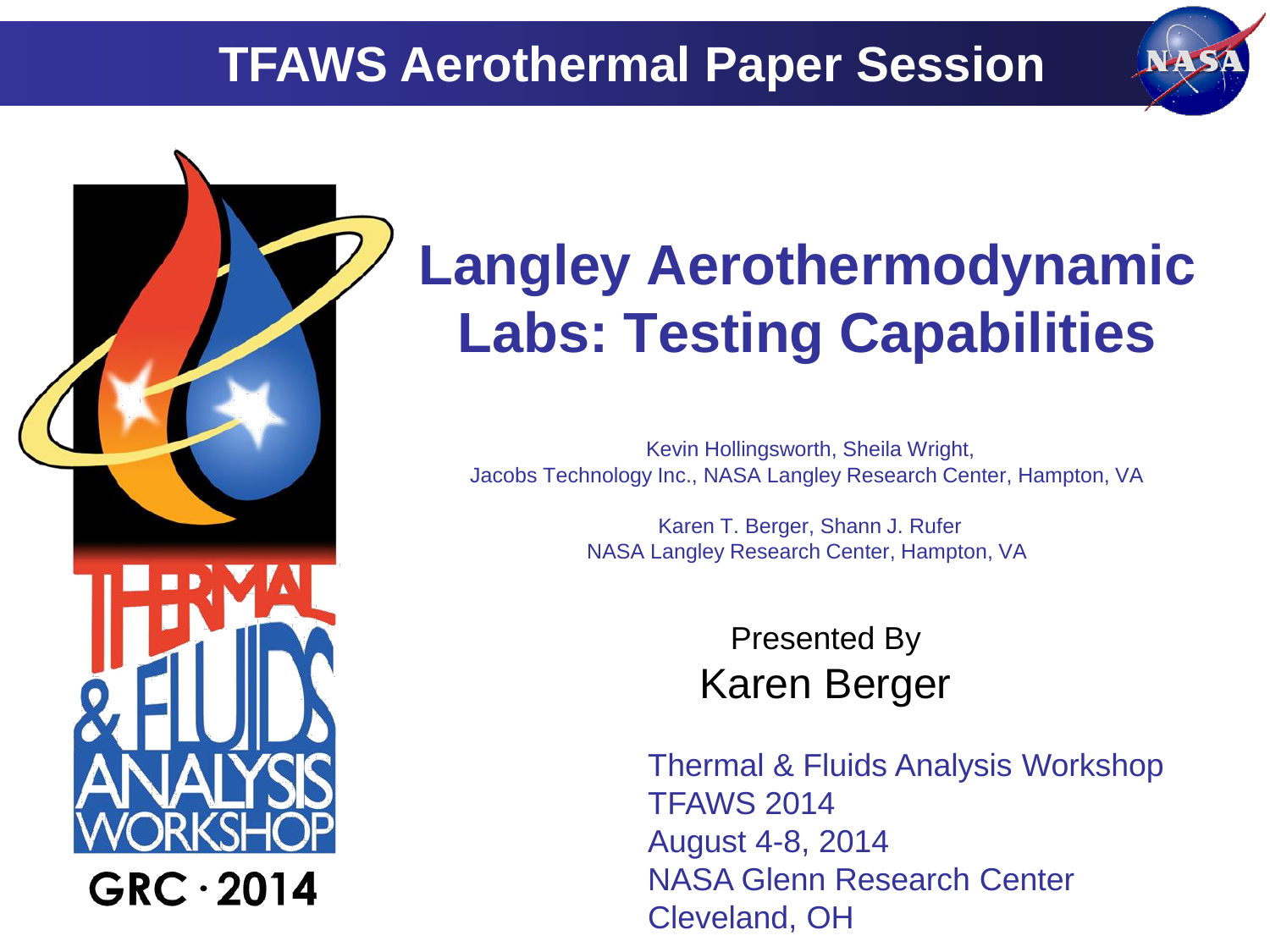## **Outline**

- Introduction and Motivation
- Facilities
- Test Techniques
	- Force and Moment
	- Pressure
	- Heat Transfer
	- Flow Field Visualization
	- Surface Flow Visualization
	- Data Acquisition System
- Recent Upgrades
- Planned Upgrades
	- Facility
	- Test Technique
- Facility Utilization
- Summary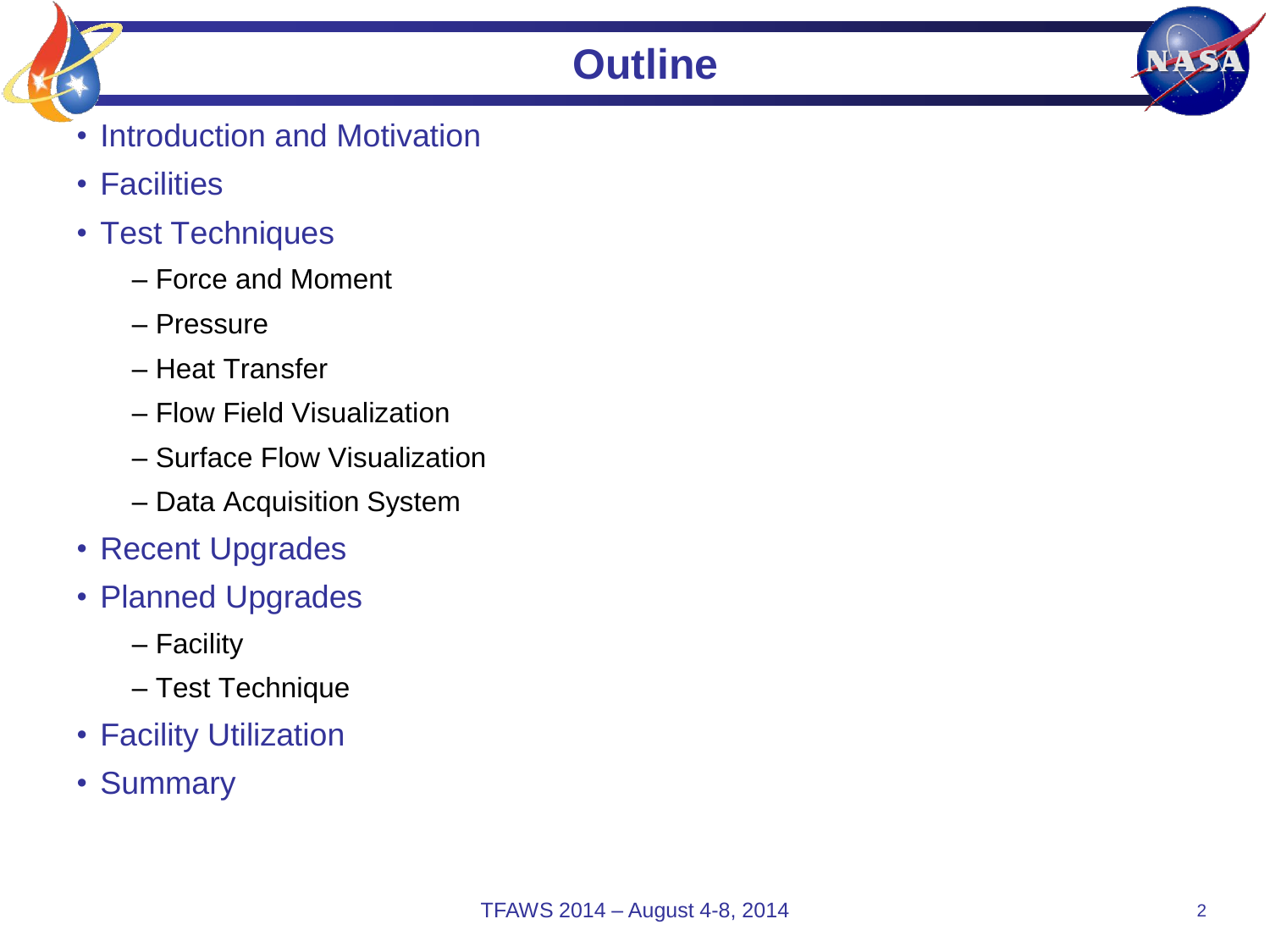



- Reusable Launch Vehicles made understanding of aero/aeroheating key
- 2003 loss of *Columbia*, accident investigation/Return-to-Flight highlighted need
- Renewed planetary mission interest (Mars Exploration Rovers, Phoenix Lander, MSL), led push for EDL technologies, tested in LAL facilities
- Modifications, upgrades, enhancements to LAL facilities in response to testing requirements
- Re-evaluation of needs led to closing of 22-In Mach 15/20 Helium, 20-In Mach 6  $CF<sub>4</sub>$  Tunnels
- Upgrades to instrumentation, signal conditioning, data acquisition systems achieved to improve flow/data quality, capability, productivity, and reliability

NH S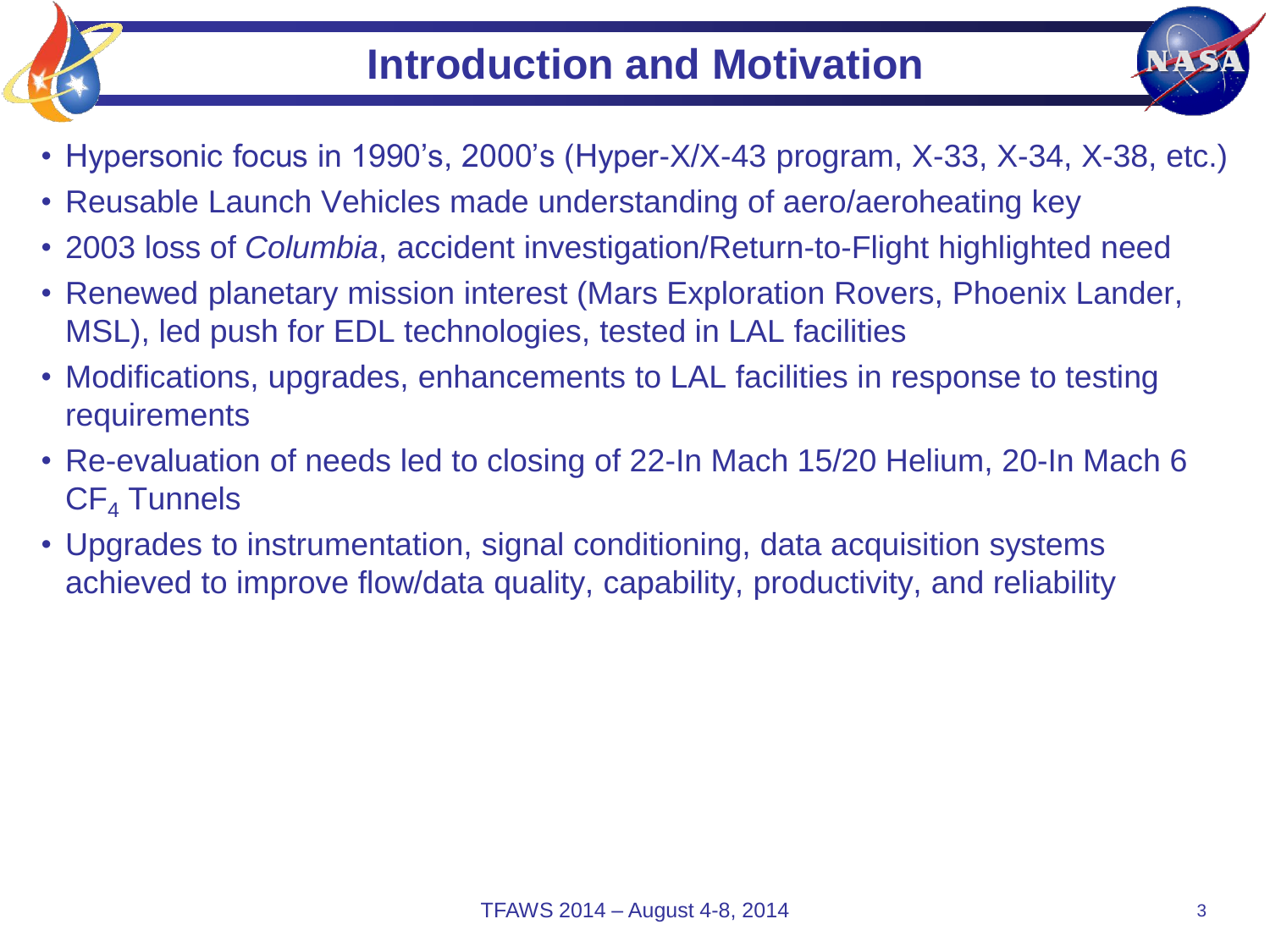# **20-Inch Mach 6 Air Tunnel**

- Operational in 1958 as 20-Inch Hypersonic Tunnel
- Conventional hypersonic blow-down facility
- Double filtering system (10 and 5 microns)
- Fixed geometry, 2D contoured Invar nozzle
	- Top/bottom walls contoured, sides parallel
	- Throat is 0.34 in. by 20 in.
- Test section 20.5 in. by 20 in.
- Exhausts to 100-ft, 60-ft and 41-ft vacuum spheres
- Operating Conditions:
	- Pressure 30-475 psia
	- Reynolds numbers: 0.5x10<sup>6</sup> /ft 8.3x10<sup>6</sup> /ft
	- Temperatures: 410 ºF to 475 ºF
- Max run time of 20 minutes though most runs are seconds to a few minutes
- Injection system located below closed test section
- Angle of attack range of -5<sup>o</sup> to +55<sup>o</sup> and sideslip range of  $\pm 8^{\circ}$
- Core size is ~12-14 inches
- Six optical access ports, two on each side and top
- Tunnel pressure noise was in the range of
	- 1% (at Re of 7x10<sup>6</sup> /ft)
	- $-$  1.5% (at Re of 1.5x10<sup>6</sup>/ft)



**NATS**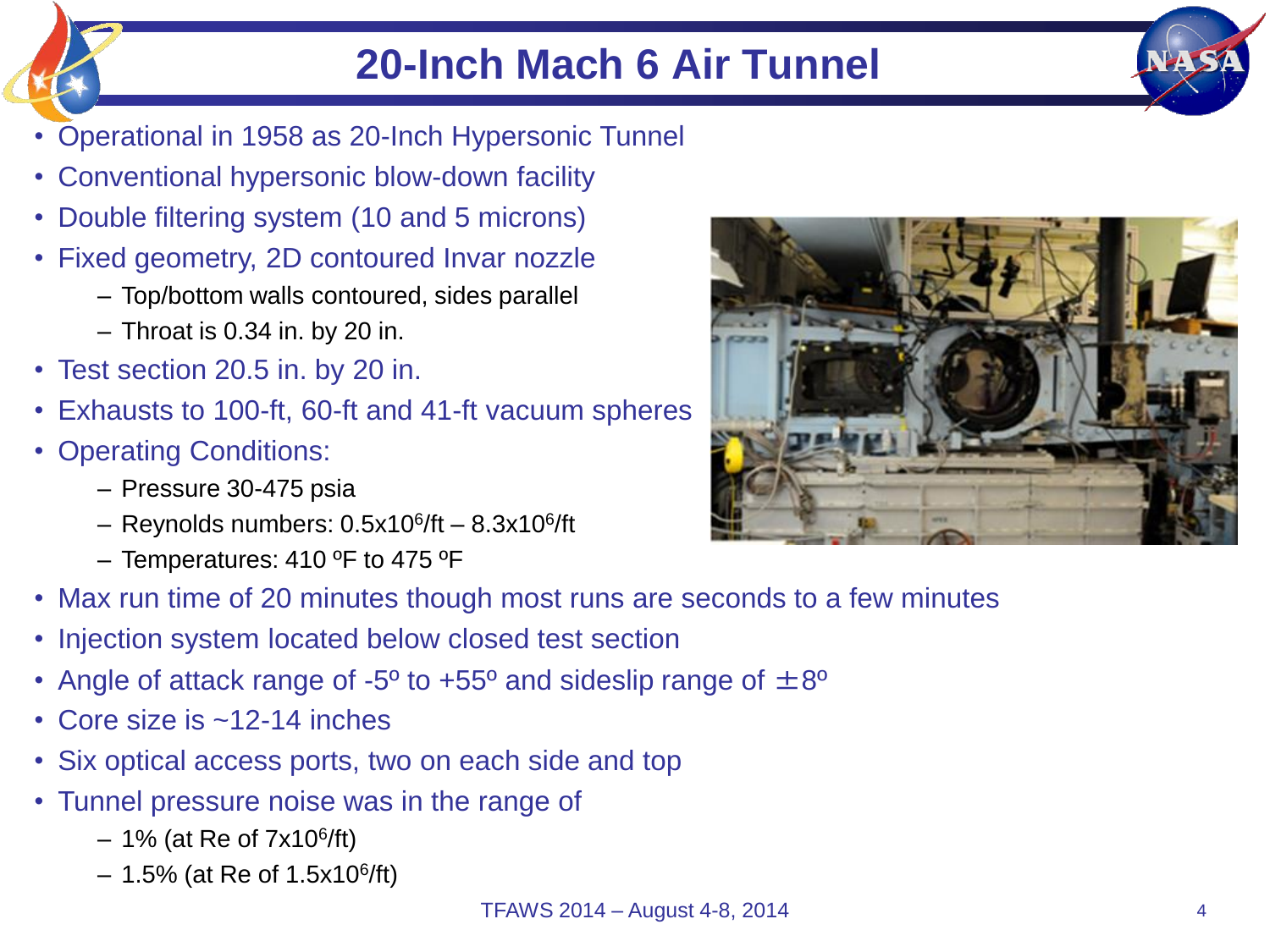# **20-Inch Mach 6 Air Tunnel**



# **LAL 20-Inch Mach 6 Air Tunnel**

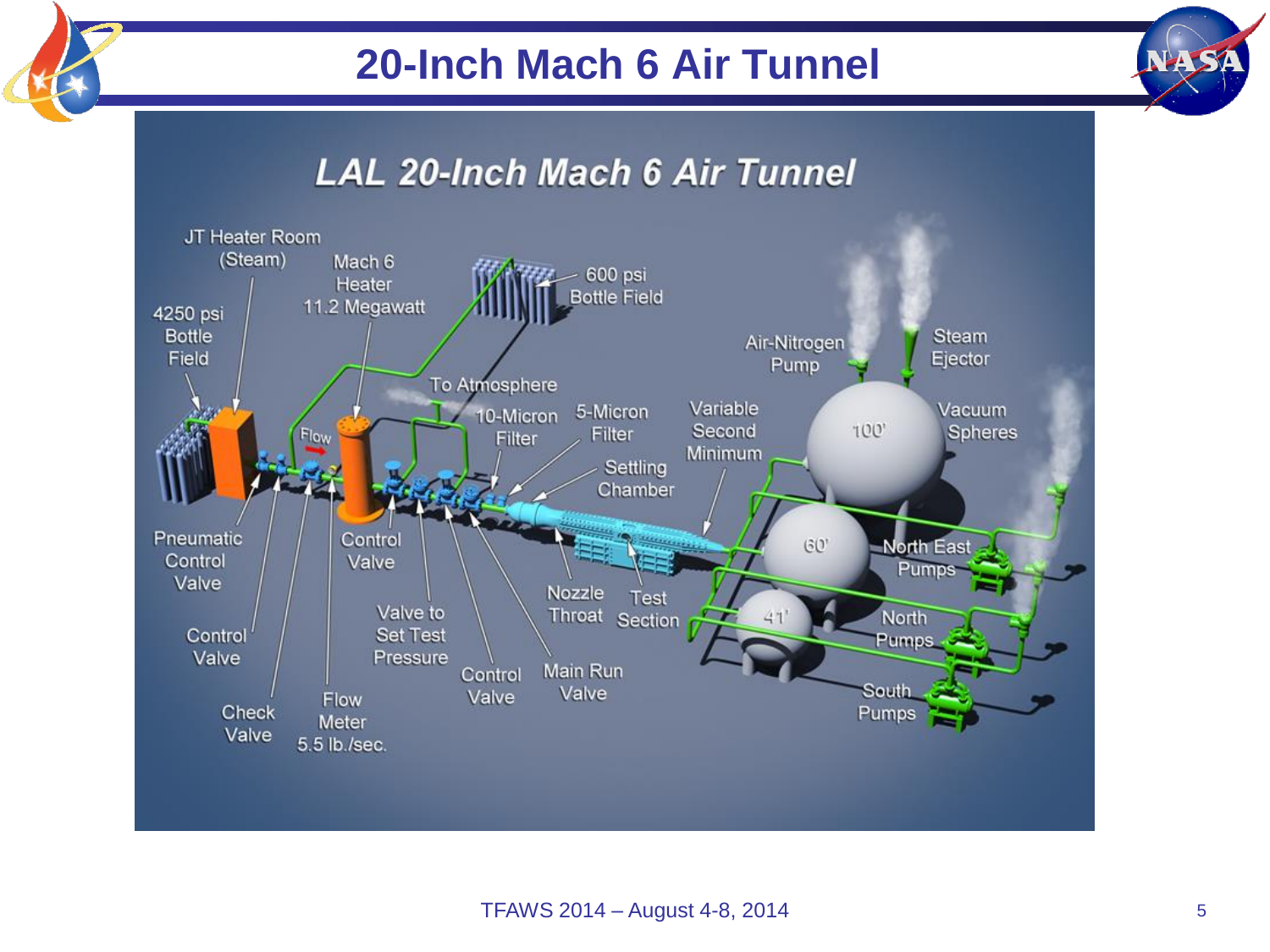

- Operational in 1957 as Continuous-Flow Hypersonic Tunnel
- Conventional hypersonic blow-down facility
- Three air filters (20-, 10- and 5-micron)
- Exhausts into 60-ft and two 41-ft vacuum spheres
- Square nozzle with 1.07 in. square throat (backside water-cooled)
- Three rectangular optical access ports (top, bottom and side of test section)
- Test section is 31-in. by 31-in.
- Max run time is 2 minutes
- Operating Conditions:
	- Pressure 150-1450 psia
	- Reynolds numbers: 0.25x10<sup>6</sup> /ft 2.0x10<sup>6</sup> /ft
	- Temperatures: 1315 ºF to 1350 ºF
- The facility core is 14-in.
- Hydraulically, sidewall-mounted injection system
	- Angle of attack range of -45º to +45º
	- Sideslip range is  $\pm 5^{\circ}$

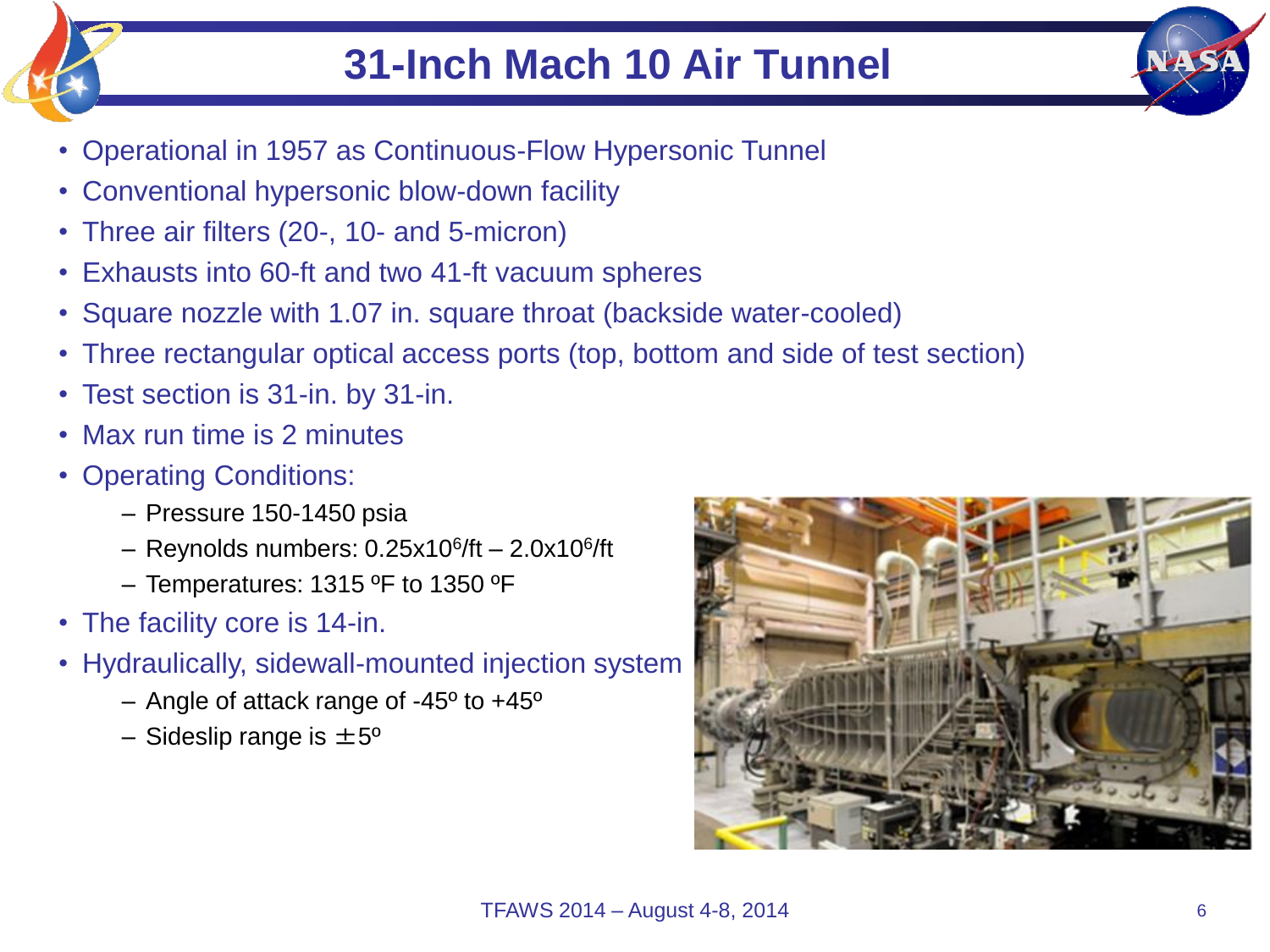# **15-Inch Mach 6 High Temperature Air Tunnel**



- Operational in 1991 (converted from Mach 10 Hypersonic Flow Apparatus)
- Capability of testing Mach 6 air at higher reservoir temperatures
- Conventional hypersonic blow-down facility, open-jet test section
- Two air filters (20-micron, 10 micron)
- Uncooled axisymmetric contoured Inconel nozzle
	- Throat diameter: 1.81 in.
	- Nozzle exit diameter: 14.57 in
	- Variable Area Diffuser Diameter: 18 inches
- Test core:
	- $-$  ~14 inches at 1 inch from nozzle exit
	- $-$  ~9 inches at 11 inches from nozzle exit
- Exhausts into two 41-ft, one 60-ft vacuum spheres (same as 31-Inch Mach 10)
- Operating Conditions: Maximum run time is 90 seconds
	- Pressure 100-550 psia
	- Reynolds numbers: 0.5x10<sup>6</sup> /ft 8.0x10<sup>6</sup> /ft
	- Temperatures: 400 ºF to 810 ºF
- Hydraulically-operated, injection/retraction support mechanism
	- Angle of attack range: -10º to +50º
	- Sideslip range:  $\pm 10^{\circ}$
- Optical access: three 29x23 in. rectangular windows, four 5.5 in. dia. circular windows

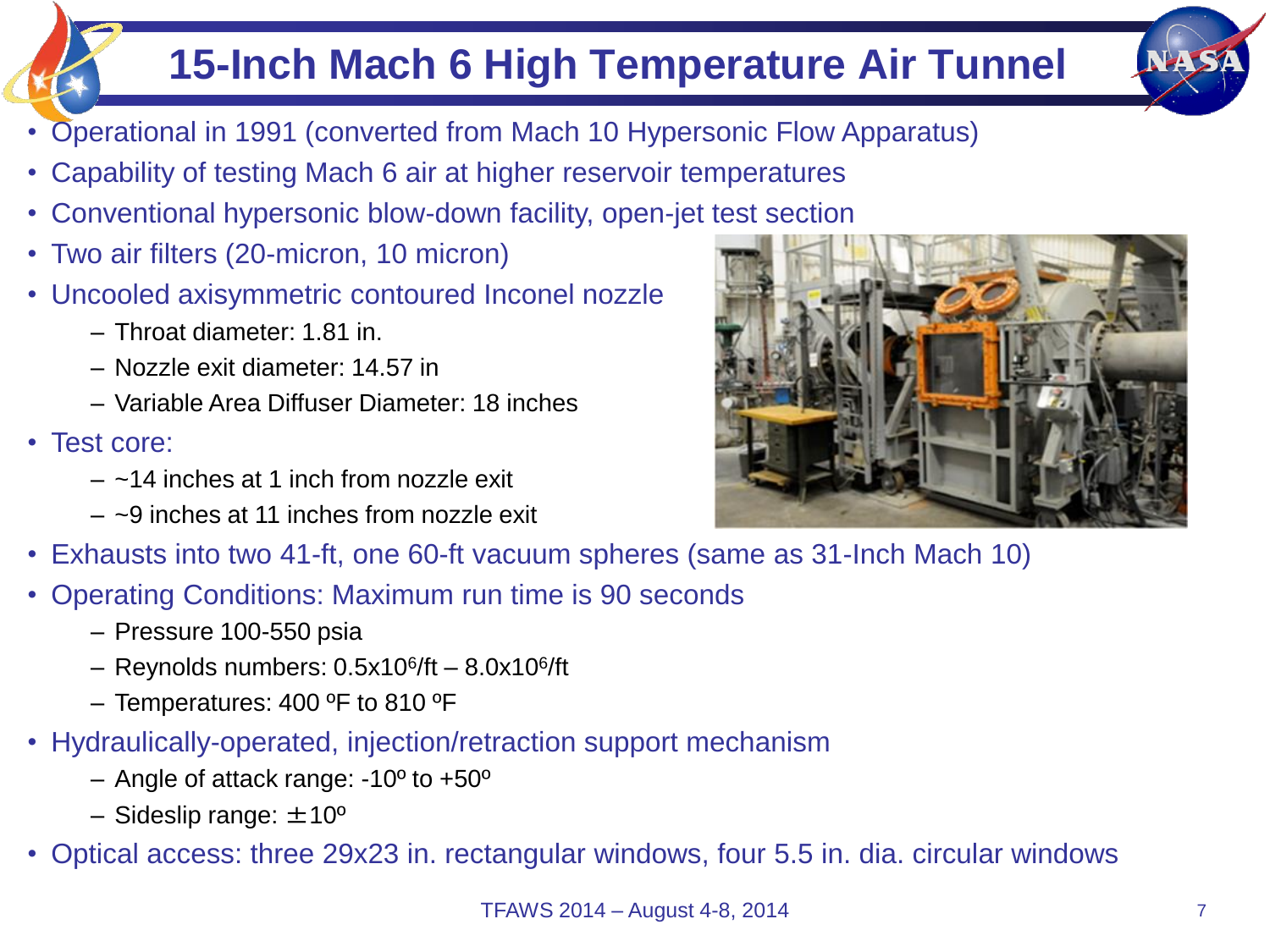**31-Inch Mach 10 and 15-Inch Mach 6 High Temperature Air Tunnels**

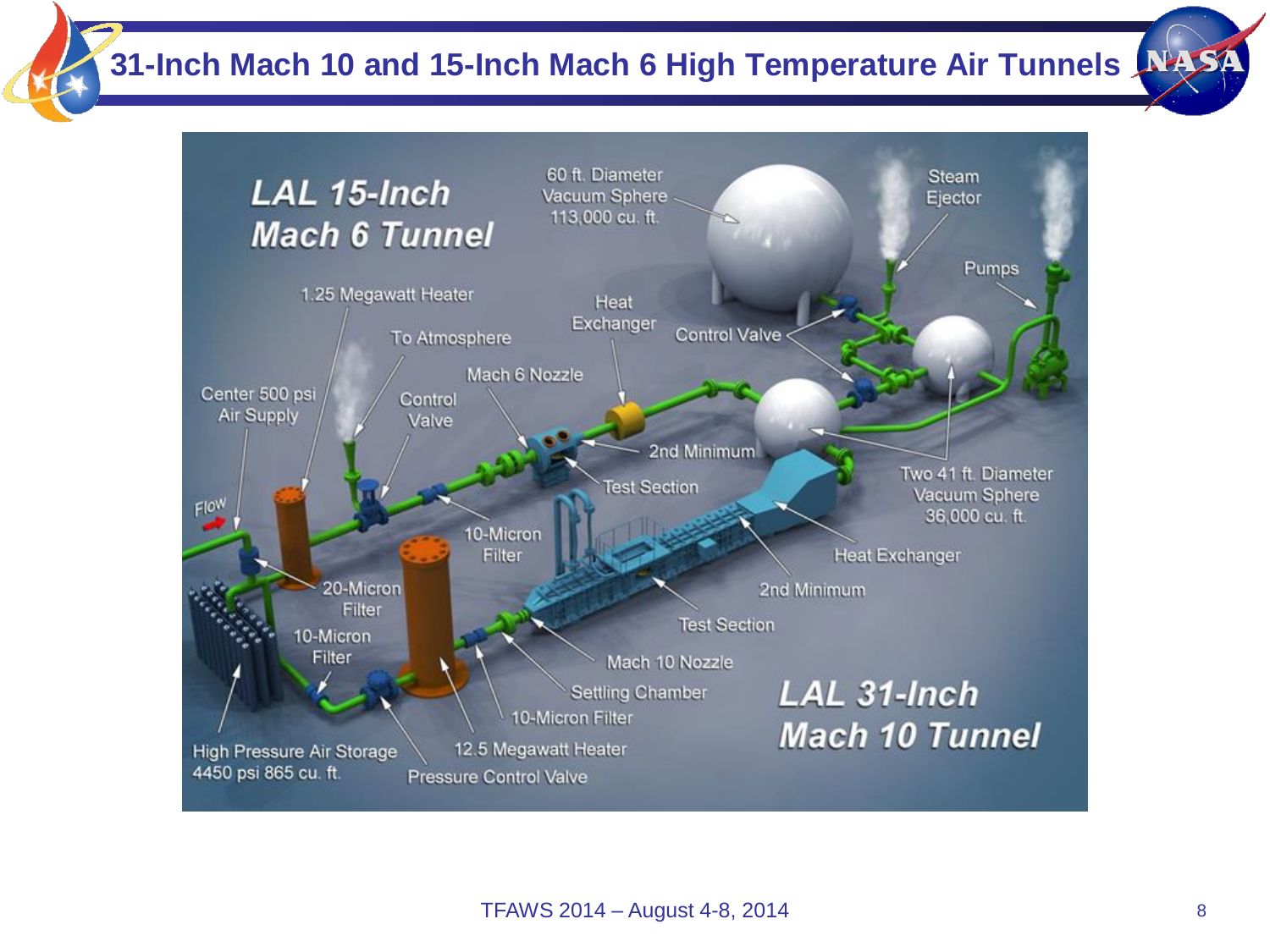# **60-Foot Sphere Space Simulator**

- Designed to achieve vacuum levels and atmospheric conditions similar to outer space to support experiments requiring simulated space/planetary conditions
- Studies include
	- spacecraft separation in fixed-position, free-fall
	- de-spin and tumbling
	- nozzle and jet plume studies
	- solid and liquid propulsion capabilities
	- pyrotechnic devices



- Can be isolated from 41-ft spheres, simulator/tunnel can run at same time
- Diameter is 60.75 ft, total internal volume of 117,391 ft<sup>3</sup>
- Pressure level of  $2x10^{-4}$  torr (simulated altitude of  $\sim 60$  miles) attainable after  $\sim 9$ hours pumping
- Experiments monitored by cameras and data recorders through viewing ports at sphere equator/top

NATS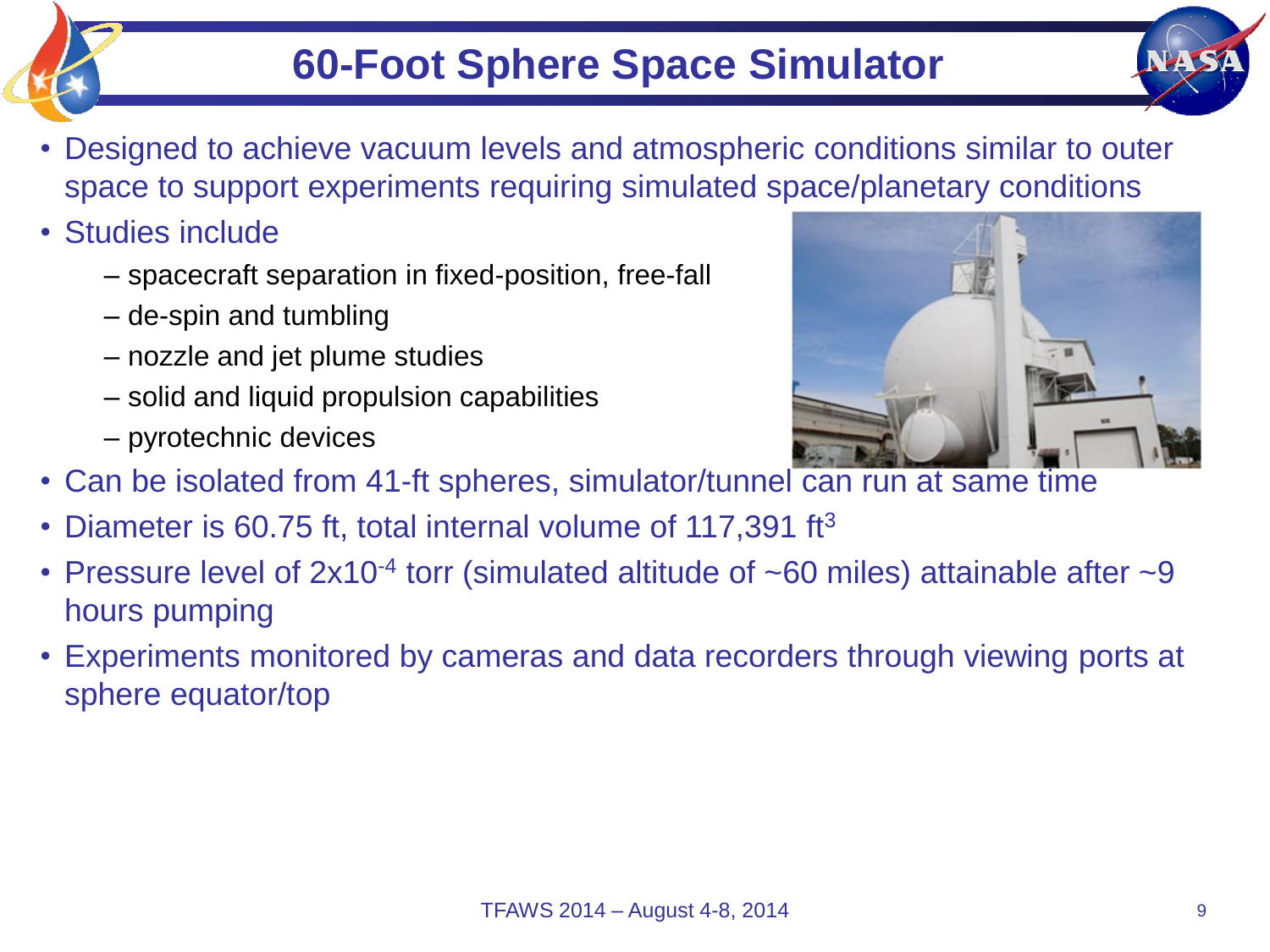



- LAL facilities can use one force, five moment (1F/5M), five force, one moment (5F/1M) and three force, three moment (3F/3M) balances
- Sting (straight or bent) or strut supported, 0.56 in outer diameter
- Range of design loads for blunt/high drag and/or slender/high lift models
- Water cooled, five and six components, 5-volt excitation voltage
- Calibrated prior to testing, verified during set up
- Tare run with model mounted to balance performed over angle of attack range
- LAL currently uses AIAA calibration standard and internal LaRC standards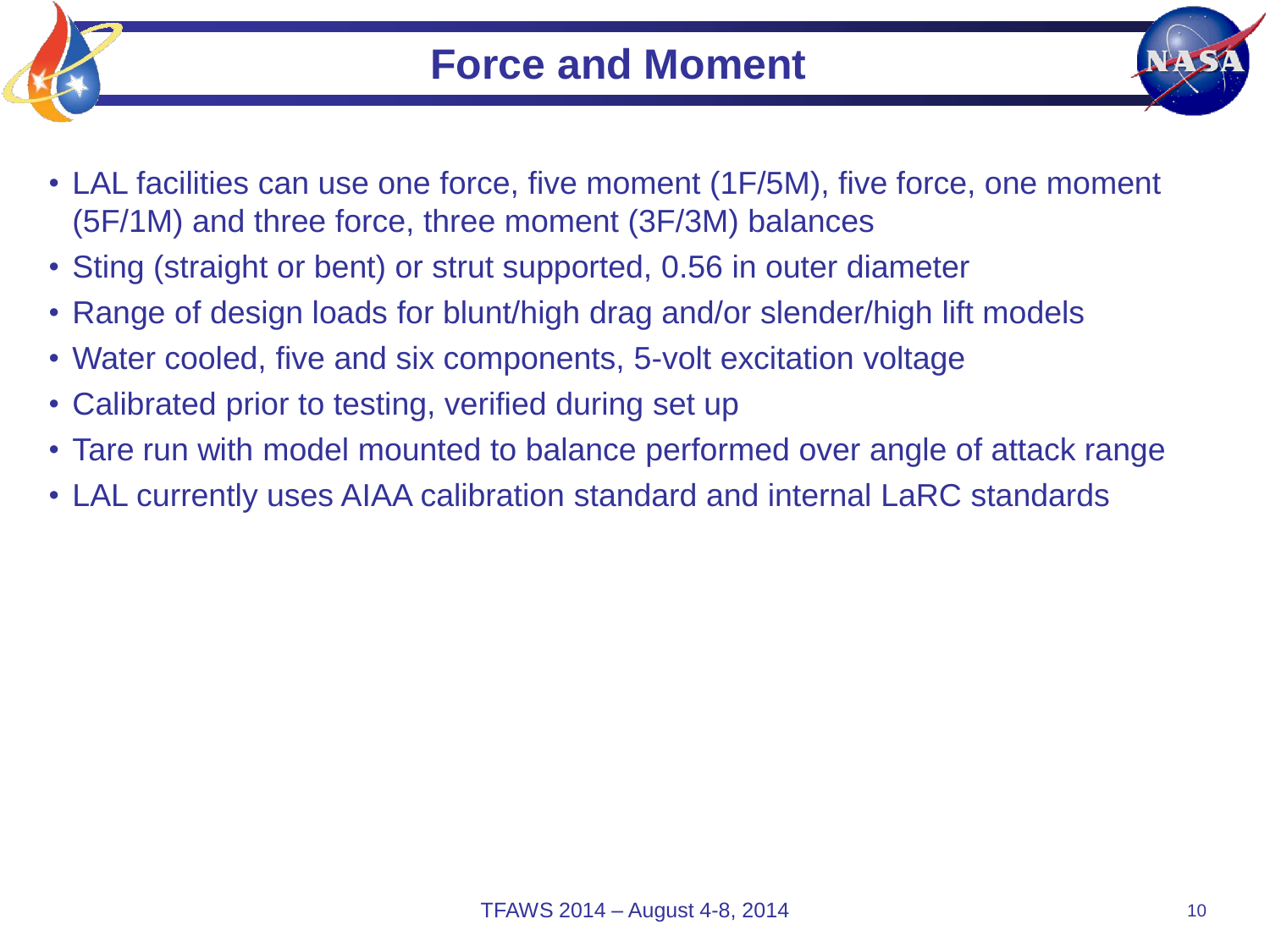

### **ESP**

- Electronically Scanned Pressure
- Pressure ranges in LAL are 10 in. WC, 1 psi, 5 psi and 15 psi.
- Capacity for 512 channels

### **Kulite**

- Channels: 31-Inch Mach 10 (12), 20-Inch Mach 6 (32), 15-Inch Mach 6 High Temperature (8) Multi-range, variable capacitance diaphragm-type transducers
- Kulite piezoresistive pressure transducers combine force summing/transduction element into micro-machined, dielectrically isolated silicon or silicon carbide diaphragm
- Resonant frequencies between 100 and 300 kHz (depending on specific type of Kulite)

### **Piezoelectric Pressure Sensor (PCB)**

- Dynamic sensor generates charge when pressure applied. Charge leaks to zero at rate dependent electrical insulation's resistance
- Useful for measuring frequencies between 11kHz and 1MHz
- Sensor diameter 0.125 in but the sensing element is 0.030x0.030-in square
- Characterize boundary layer transition by measuring growth/breakdown of instability waves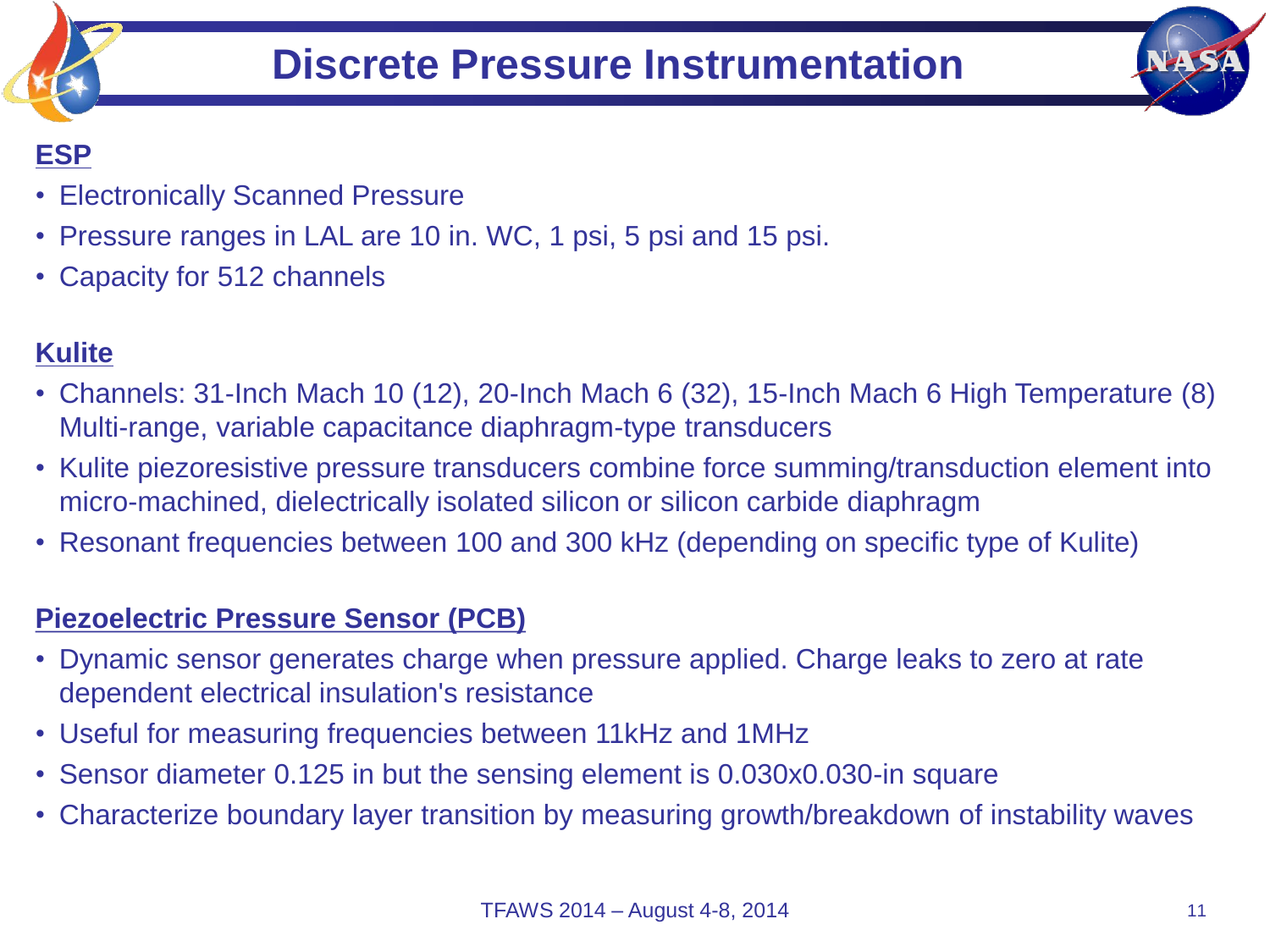

- PSPs allow global surface pressure measurements using CCD camera
- Oxygen-sensitive luminescent molecules in oxygen-permeable polymer binder applied with conventional paint spraying
- White acrylic primer basecoat (enhances adhesion and scattering of luminescence intensity)
- Illuminated using UV LEDs
- Luminescence emission captured on CCD cameras with spectral band-pass filters to distinguish between excitation (UV) and emission signals.
- Emission in orange/red region of visible spectrum (~590 ~650 nm)
- Emission intensity inversely proportional to amount of oxygen present at surface
	- Lower oxygen concentration has greater emission intensity
	- Correlated to total pressure on surface ratio of reference and wind-on images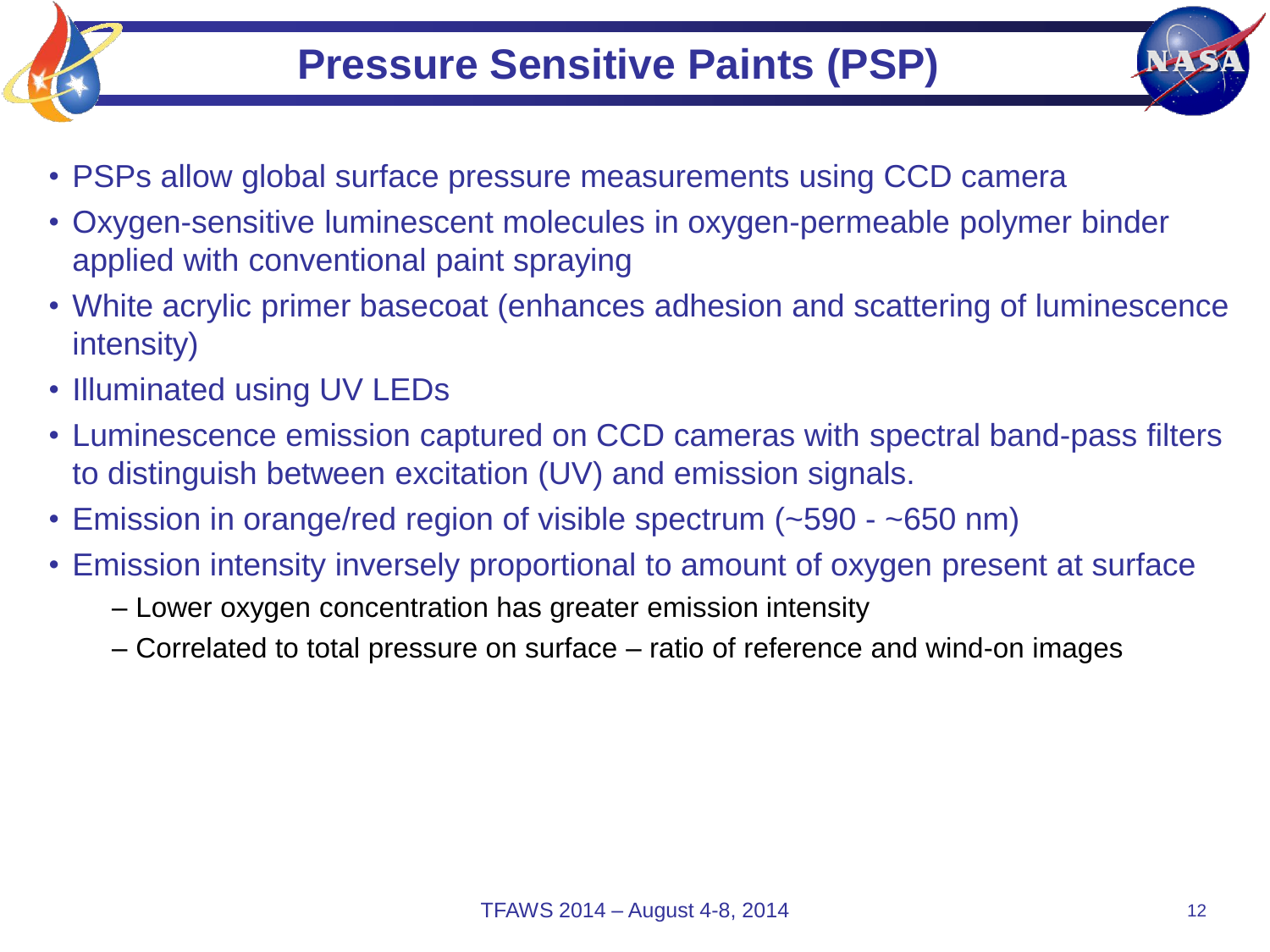

**Channels:** 31-Inch Mach 10 (255), 20-Inch Mach 6 (156), 15-Inch Mach 6 High Temperature (120)

### *Co-Axial Thermocouples*

- LAL uses UTR to connect thermocouples to data system
- UTR has Resistance Temperature Detector as reference junction temp

### *Thin Film*

- LAL facilities can use two wire or four wire gages
- Data can be acquired at 500 Hz or more
- NEFF 600 supplies 1 mA current to power the gage
- 1DHEAT code reduces temps to heating rates.

### *Thin Skin*

- Thermocouples measure temps on back face of thin-skin, welded to inside surface
- Temperature time history, thermal properties and average thickness used in 1DHEAT

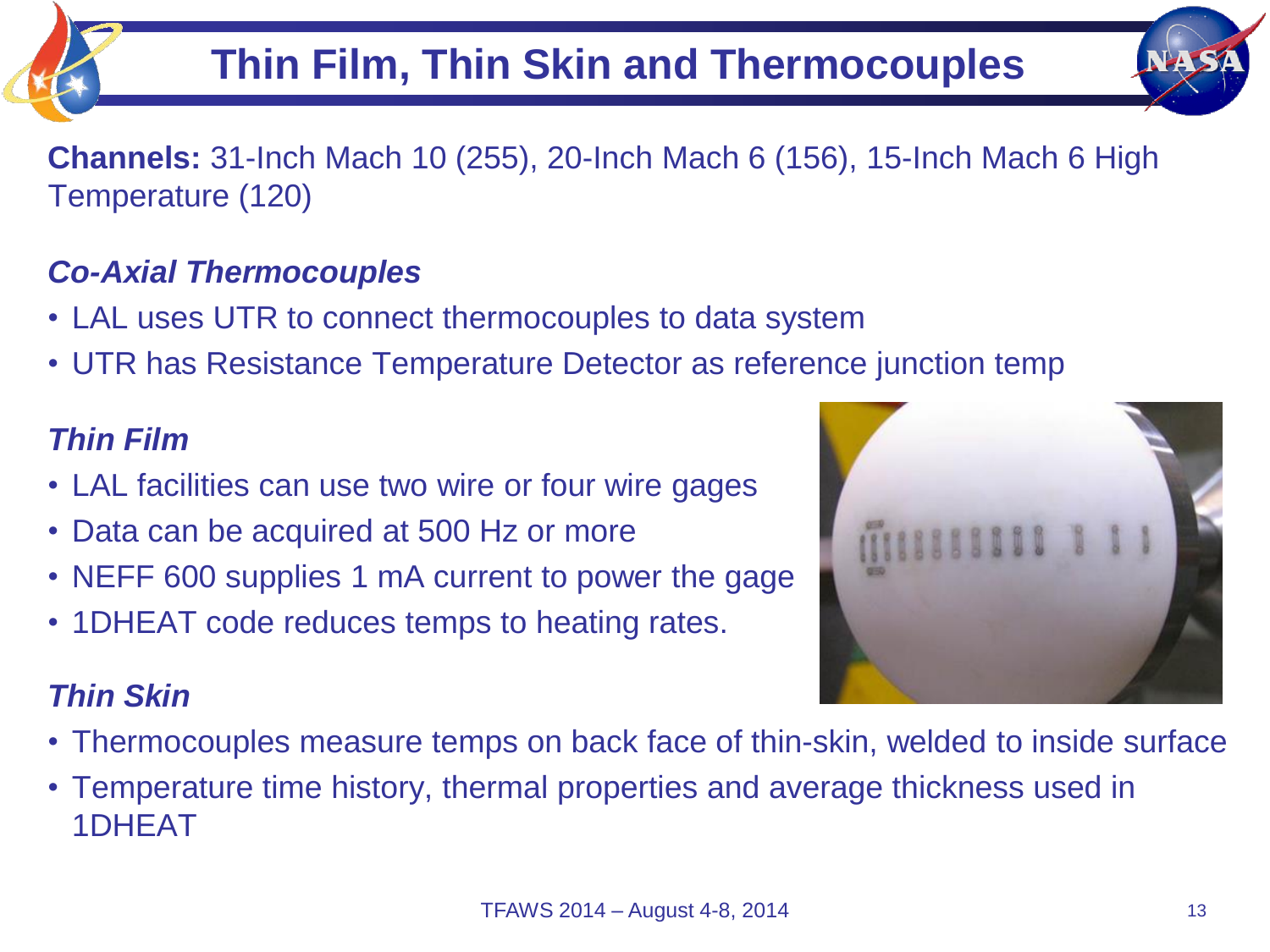# **Global Phosphor Thermography**

- Two-color relative-intensity with zinc cadmium sulfide, lanthanum oxysulfide, colloidal silica binder
- Applied to slip-cast silica ceramic model using air brush (~0.001-in thickness)
- Fluoresces under UV light: zinc cadmium sulfide (green), lanthanum oxysulfide (red)
- Intensity dependent on incident UV light, local surface temperature
- Intensity images acquired at 30 fps on 8 bit, 3-CCD camera
- Images converted to temperature mappings via temperature-intensity calibration
- Calibration uses ratio of red/green, response of computer, window transmisivity
- Valid over a temperature range from 18 ºC (65 ºF) to 160 ºC (320 ºF)
- Pre-run and run temperature images compared,
	- Reduced to enthalpy based heat transfer coefficient globally on model
	- Uses 1D semi-infinite slab heat conduction technique
- Advantages: global, rapid/inexpensive fabrication, robust coating



**TFAWS 2014 – August 4-8, 2014** 14

NH ST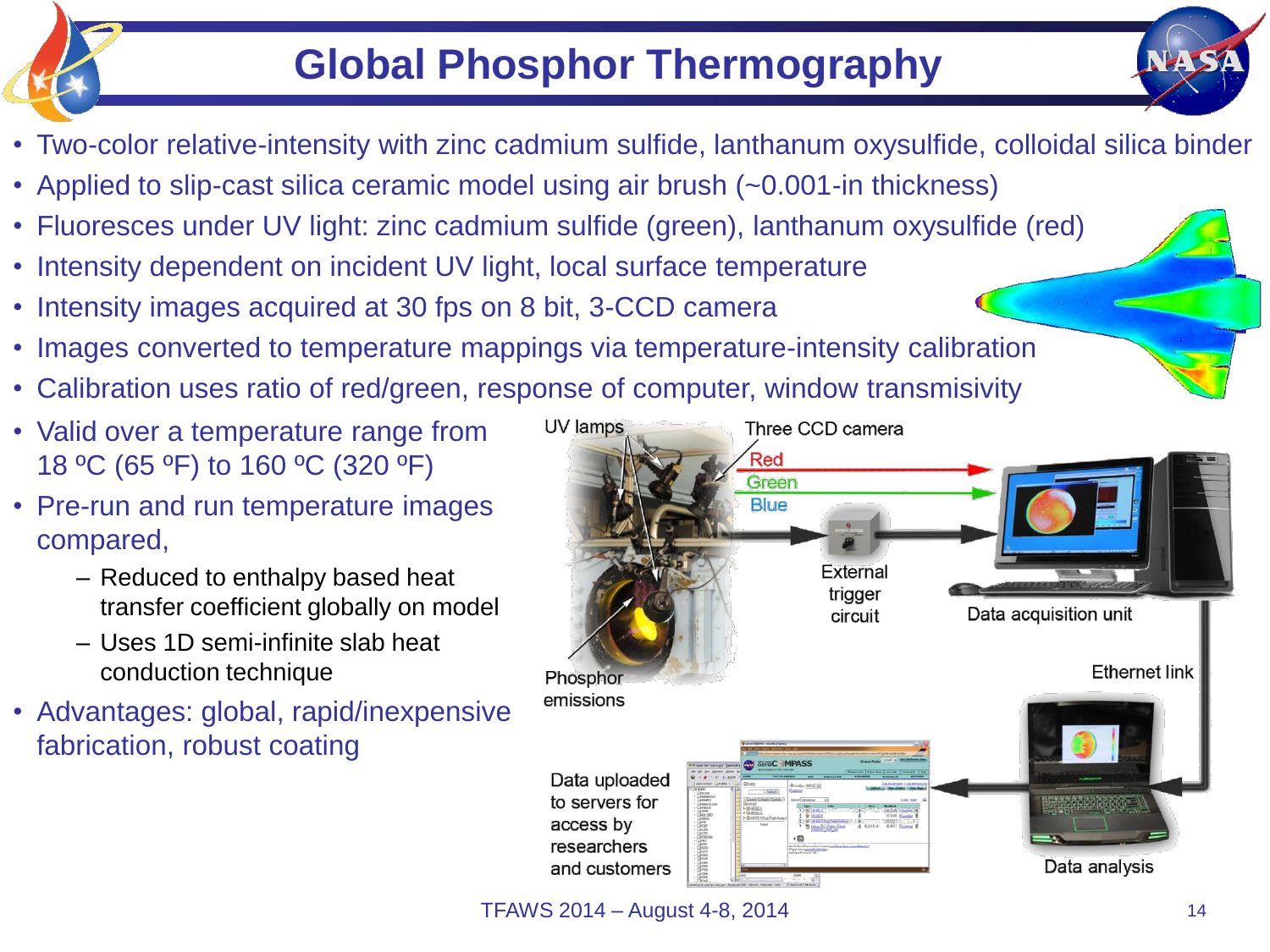

- Similar to phosphor thermography except works at lower temperatures
- Images collected on 14-bit thermoelectrically cooled digital camera (2048x2048 pixels)
- TSP formulation process similar to PSP except luminescent molecules chosen to maximize temperature sensitivity, dispersed in oxygen impermeable binder (limits quenching by oxygen)
- All quenching occurs through non-radiative temperature effects
- Formulation developed by Advanced Sensing and Optical Measurement Branch
- Applied over white acrylic primer
- Illuminated with LED based arrays (400 nm)

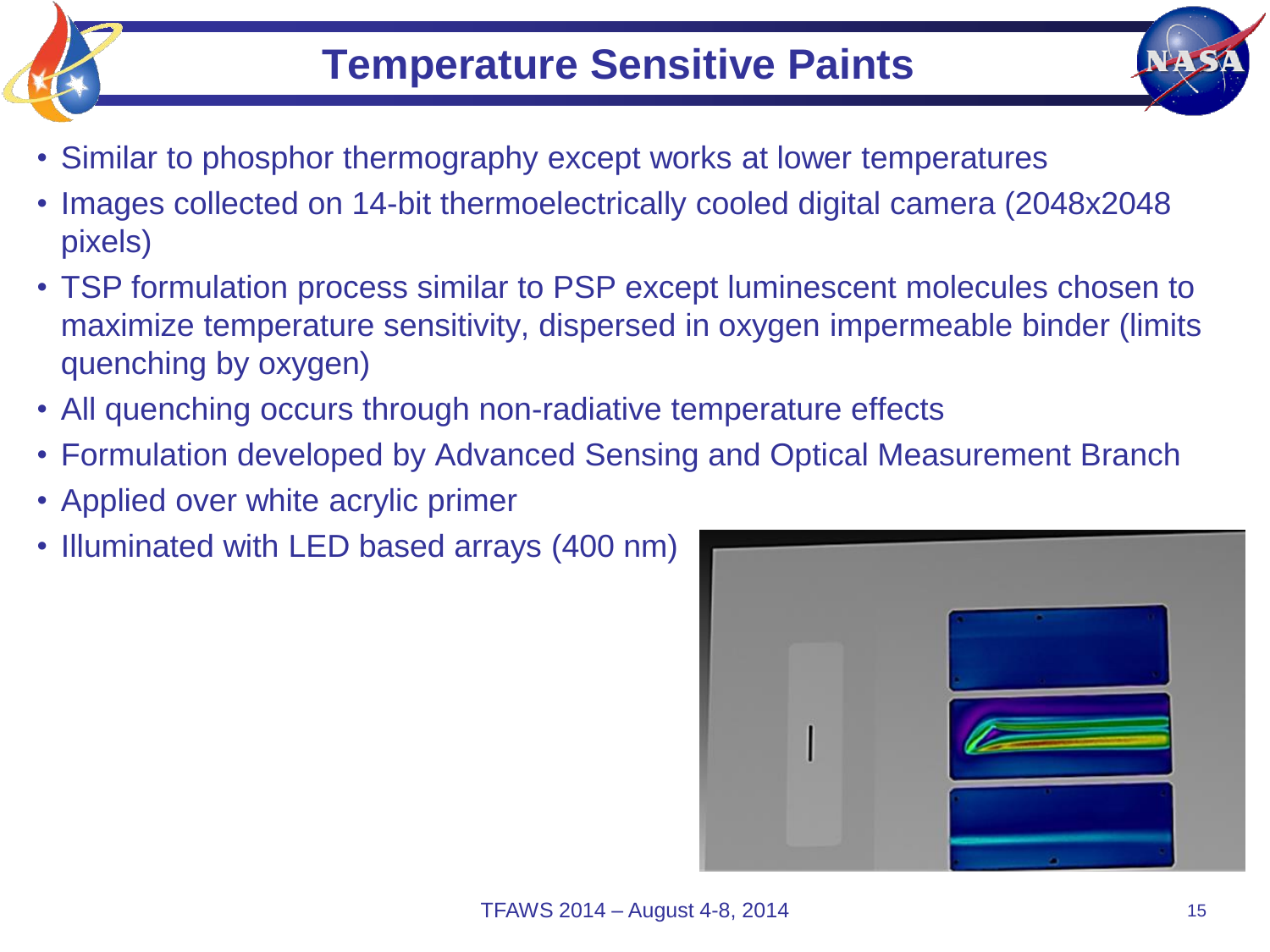



- Surface temperature of model may be calculated based on radiation at infrared wavelengths
- LAL has infrared imaging system (FLIR System ThermaCAM SC 3000 camera)
- 320x240 pixels, -20 °C to +1500 °C (-4 °F to 2732 °F), divided into 4 temp ranges
- Accuracy of  $\pm$ 1% or  $\pm$ 1 °C (up +150 °C),  $\pm$ 2% or  $\pm$ 2 °C (above +150 °C)
- Atmospheric transmission correction (auto, based on distance, temp, humidity)
- Optics transmission correction (auto, based on signals from 5 internal sensors)
- Emissivity correction (auto, variable from 0.1 to 1.0 or pre-defined materials list)
- Image acquisition frequency of 50/60 Hz non-interlaced
- 14-bit radiometric IR digital image (includes radiometric data), 8-bit standard bitmap
- Can also be saved as CSV including temperature value at each pixel.
- Top windows at 31-Inch Mach 10 and 20-Inch Mach 6 can use 9x16 in. IR windows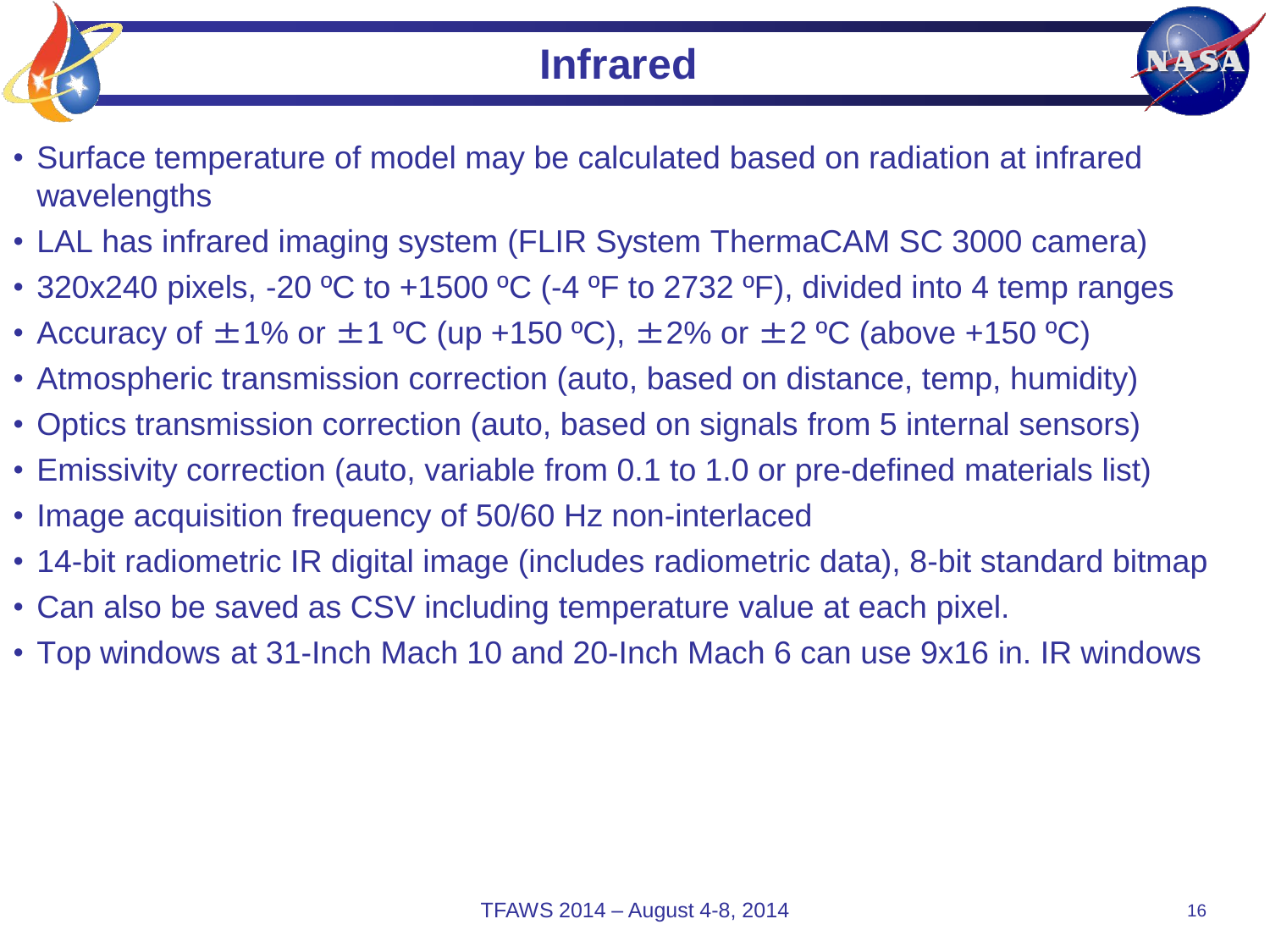# **Planar Laser Induced Fluorescence (PLIF)**





- 3D, spatially-resolved, off-body visualization
- Investigate laminar to turbulent BLT, RCS effects, wake flow phenomena
- Nitric Oxide gas used to image flow field off the surface of models
- Laser system operated at 10 Hz, ~10 ns pulse duration, tuned to 226.256 nm wavelength
- Images acquired using 2 Princeton Instruments PI-MAX II CCD cameras (512x512 pixel resolution)
- Laser sheet translated in tunnel, allowing measurements both along and away from surface
- Custom built MHz-rate PLIF imaging system with max frame rate of 1 MHz (160 x 160 pixels)
- MTV capability under development (array of 25 lenses focus laser sheet into 25 lines)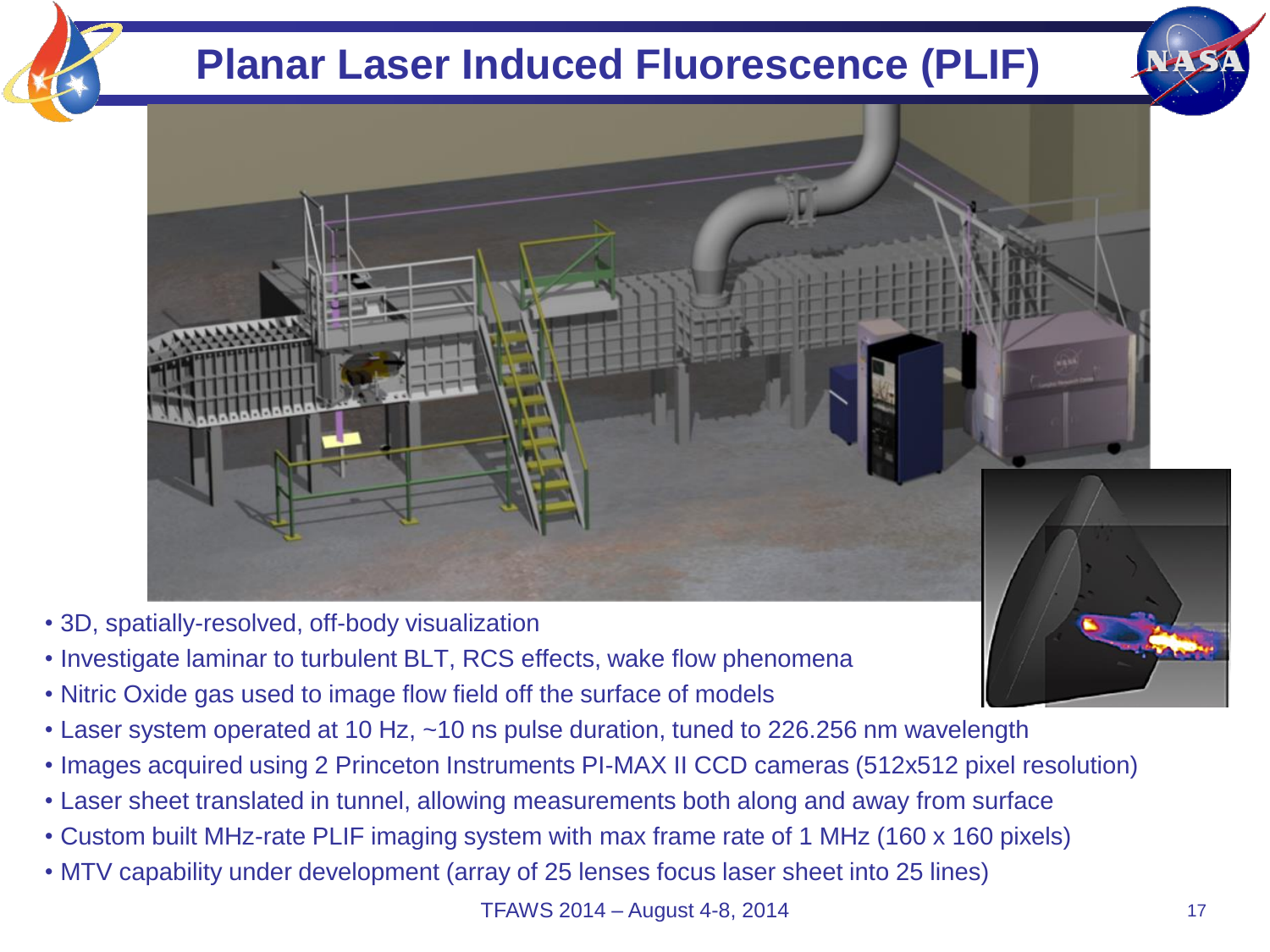

- 31-Inch Mach 10 Tunnel
	- $-$  ~5.75 in. diameter field of view, digital video system to acquire video and still frame images
	- 30fps video (1 megapixel, 8-bit grayscale digital video camera, 150 μsec exposure time)
	- Still images acquired on 13.5 megapixel Kodak SLR/n
- 20-Inch Mach 6 Tunnel
	- 15 in. dia. field of view, Camera/light source line-driven at 60 Hz
	- Video captured 768×493 pixel video camera, recorded to DVD
	- Still images acquired on 13.5 megapixel Kodak SLR/n
- 15-Inch Mach 6 High Temperature Tunnel
	- 5.75 in diameter field of view temporary system
	- Video acquired via video camera and recorded to DV recorder
- High-speed Schlieren utilizing Vision Research Phantom 9 or Phantom 12 cameras
	- Max resolution of 1632x1200 and 1280 x 800 respectively
	- Frame rates up to 1000 and 6000 fps respectively at full resolution
	- Frame rates up 150,000 and 680,000 fps at reduced resolutions
	- Still images can be extracted from acquired videos

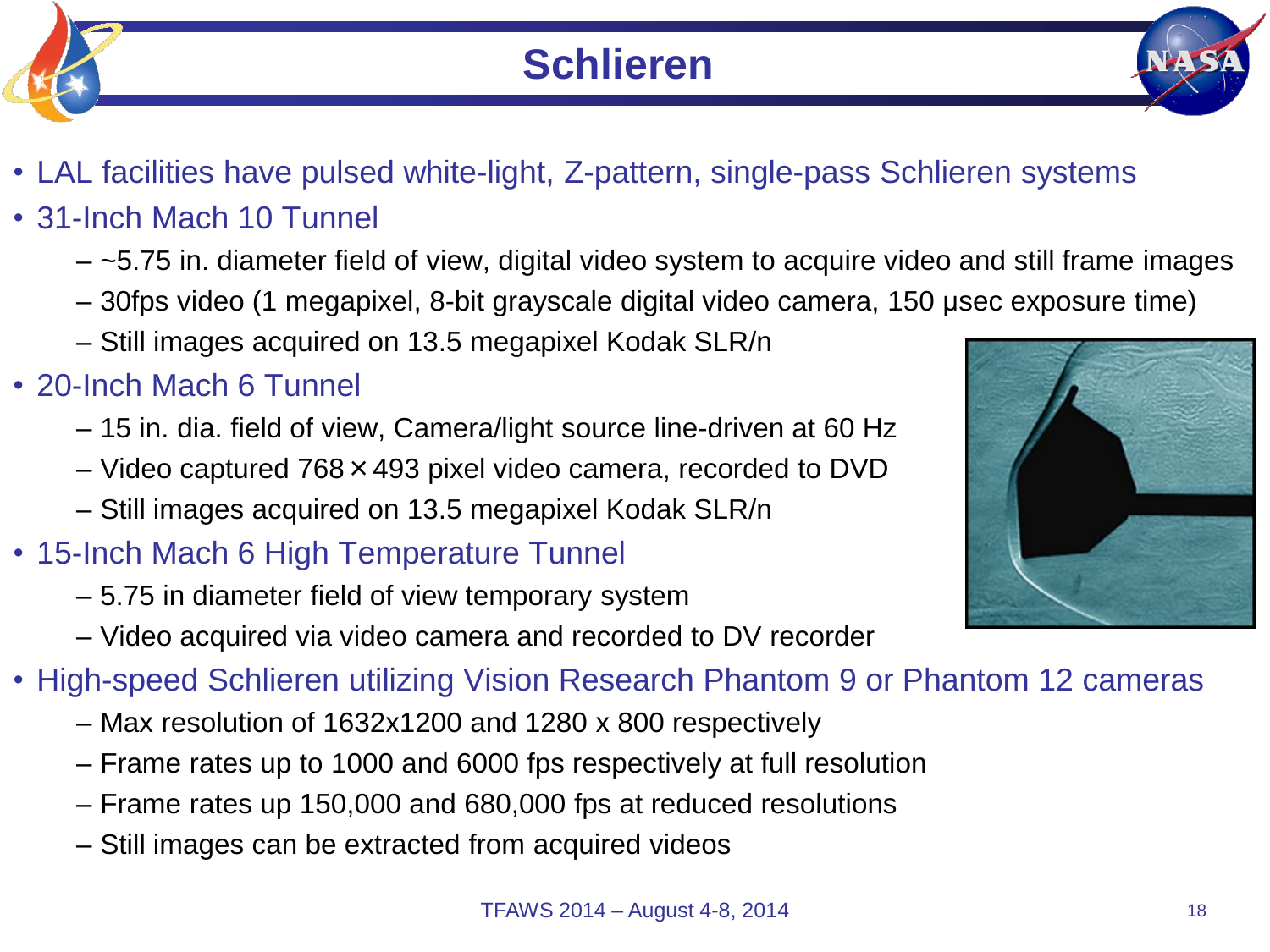# **Oil Flow**

- Flow field patterns for better understanding of force and moment, pressure and heat transfer measurements
- Models painted black, coated with one or more oils of various viscosities (depends on geometry, test conditions, model orientation, etc.)
- Immediately before run, surface coated with either
	- Green phosphorescent pigment powder
	- Oil and white pigment
- Model injected into flow and shear forces at surface cause powder/oil mixture to show near surface streamline patterns, flow separation and reattachment lines, etc.
- Movement of powder/oil during injection/retraction insignificant enough to allow postrun images

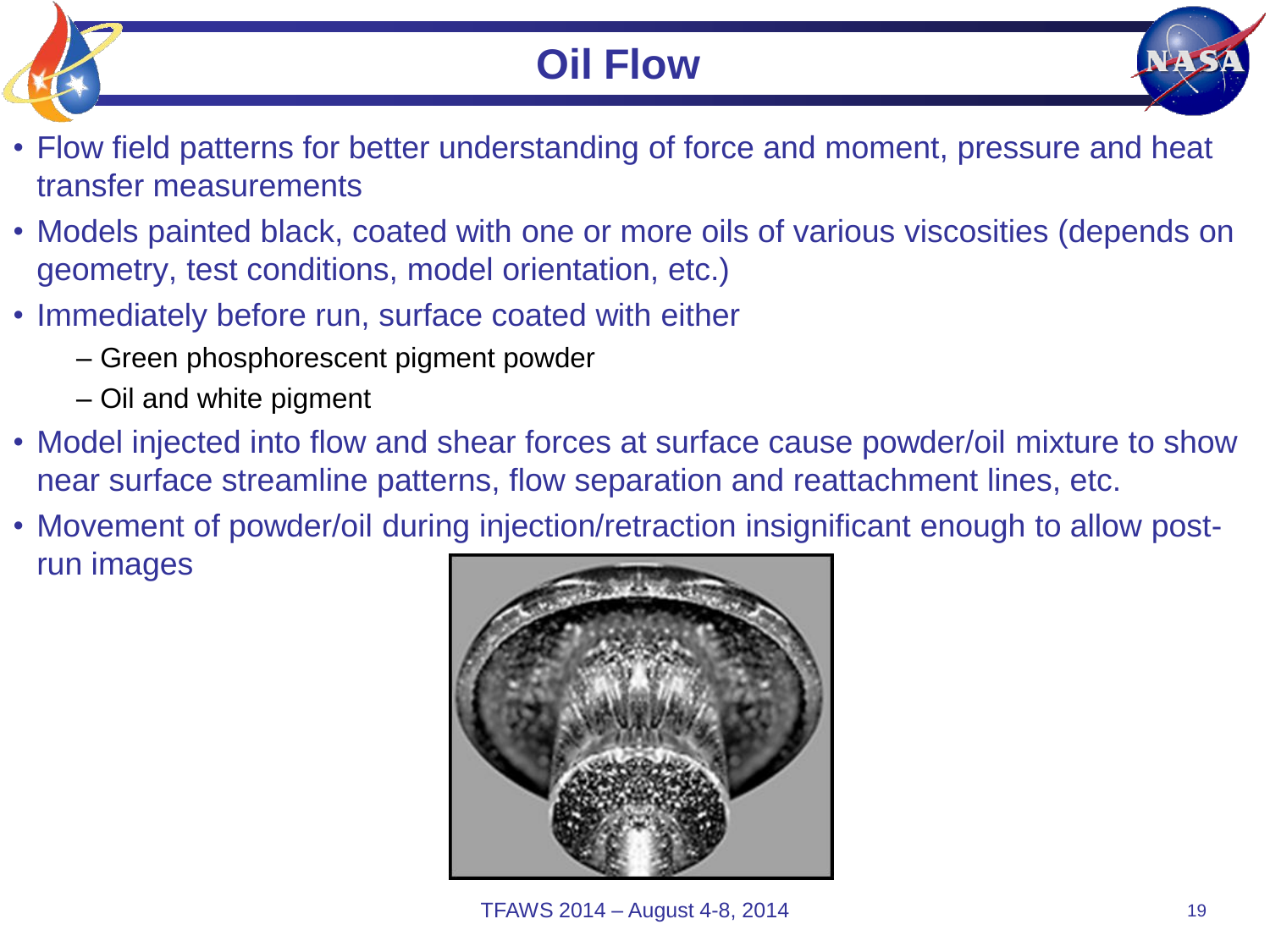



- 256-channel, 16 bit, 50 kHz or 100 kHz aggregate throughput rate, amplifier per channel, analog-to-digital (A/D) system manufactured by NEFF Instrument Corporation
- Typical sampling rate is 30 samples per second per channel, can be adjusted
- Pressure data measured using ESP piezoresistive (silicon) sensors (PSI model 8400 measurement system)
- LAL Acquisition Program written in HTBasic, controls NEFF, ESP for setup, acquisition, retrieval
- LAL Data Reduction Program written in MATLAB, incorporates mV-EU conversion, Global Wind Tunnel Force Data Reduction Program, GasProps
- Ability to handle additional customer requested equations
- HBM Genesis HighSpeed Data Acquisition System, Gen5i, for higher sampling frequencies
	- Robust, portable
	- Slots for five input modules (up to 40 channels of various capabilities)
	- Current system: 3 HiSpeed100M modules (4 channels each, 100MHz, 15-bit resolution), 1 Basic1M iso module (8 channels, 1MHz, 16-bit resolution)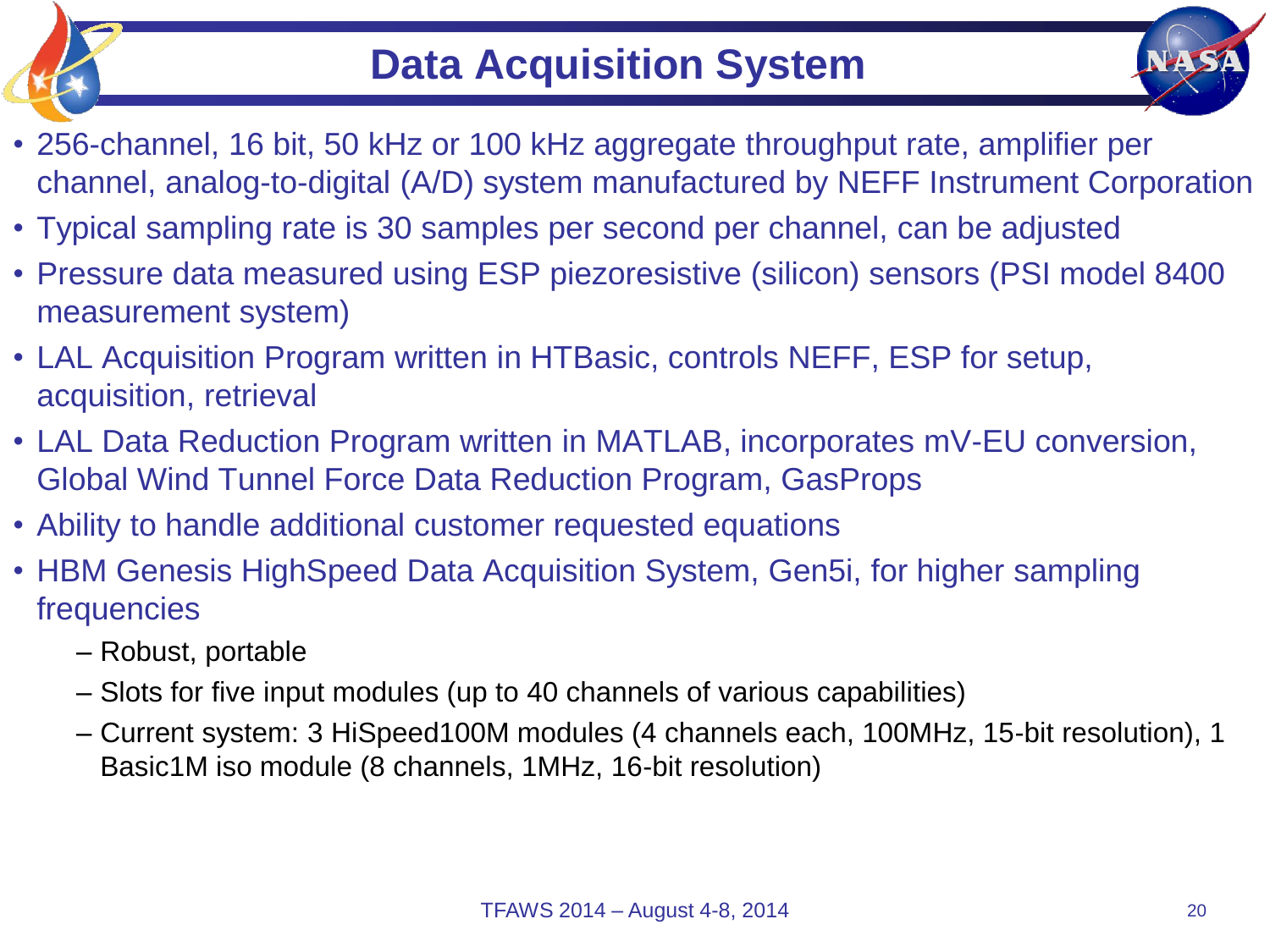# **Recent Facility Upgrades and Enhancements**



### **Installation of the Balance Load Monitoring System (BLMS)**

- Installed in the LAL facilities in 2003
- Monitors balance loading during model installation, tunnel runs
- Decreases likelihood of damage/loss of balance due to overload
- Alarm events activated at 80% and 100% of rated load (visual and audible)

### **12.5 MW Heater Power Supply, 31-In Mach 10, 15-In Mach 6 High Temperature Air Tunnels**

- Upgraded in 2002 to improve stagnation temperature control loop repeatability, accuracy, and response time and control stagnation temperature to within  $\pm 1\%$  of set point
- New Silicon Controlled Rectifier (SCR) power supply/updated control

### **Upgrade/replacement of 31-Inch Mach 10 Air Tunnel Model Control System**

- 31-Inch Mach 10 Air Tunnel Model Control System upgraded in 2012
- Modernized controls with graphical user interface (GUI)
- Improved reliability/functionality, reduced costly maintenance of antiquated controls
- Pitch axis utilizes Kinetix motor, built-in incremental encoder and brake, torque controllable
	- Range is  $\pm 90^{\circ}$  with  $\pm 0.01^{\circ}$  resolution
	- Position encoder is rotary with 0.0004º/count resolution in pitch axis
	- Inject/retract models, adjust velocity/acceleration/position, model pitch speed/acceleration, table of AoA
	- Controls model injection box equalization valves, vent valve and hydraulic pump.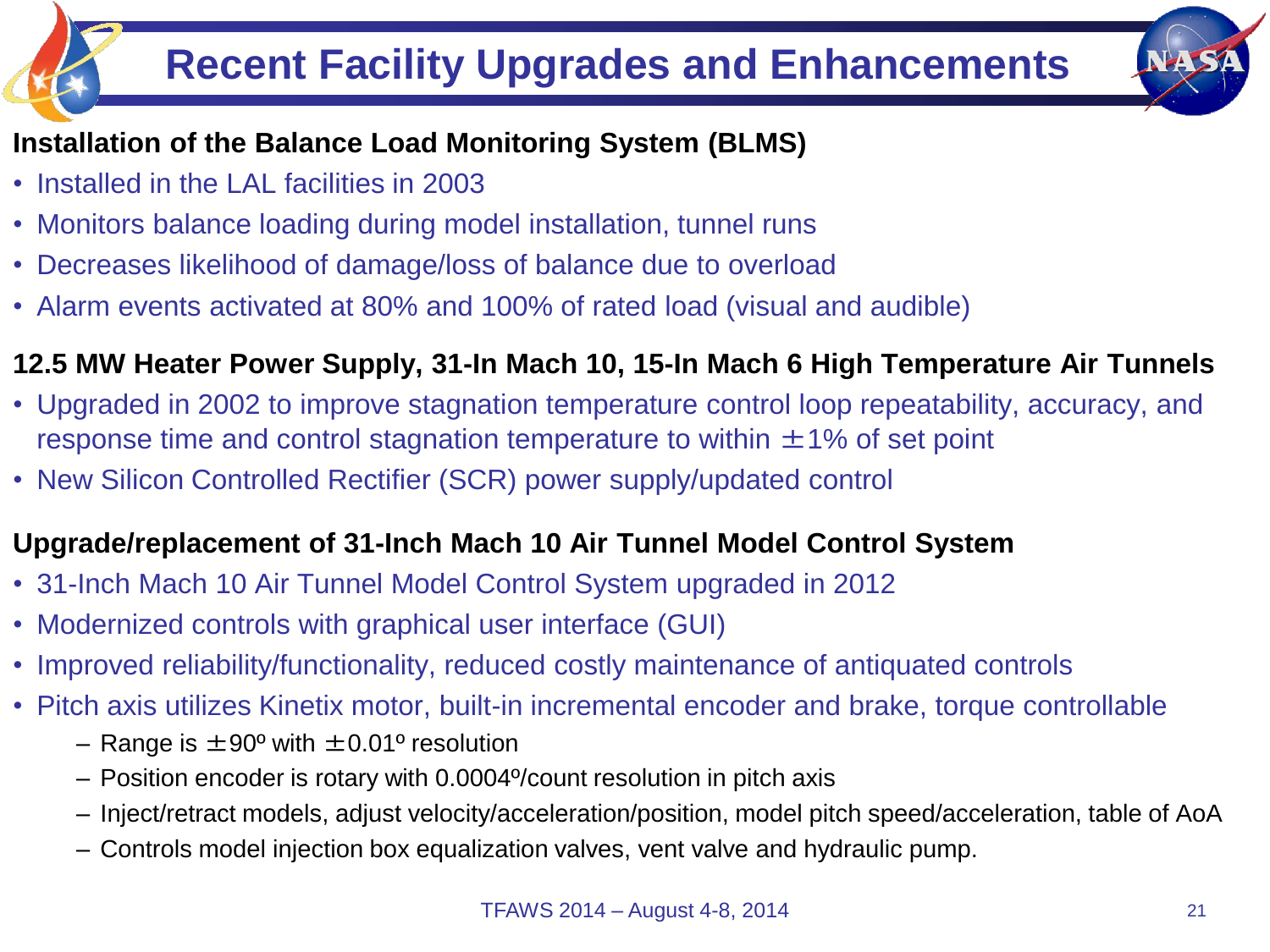# **Future Facility Upgrades and Enhancements**



### **Replace instrumentation wiring in the 20-Inch Mach 6 Air Tunnel**

- Replace and/or upgrade wiring in 20-Inch Mach 6 Air Tunnel
- Will simplify wiring and better align channel count with current/future requirements
- Will allow for higher frequency data (1+ KHz) w/o signal degradation

### **Purchase/install new computers and software to replace NEFF hardware**

- Due to age of NEFF and announced closing of NEFF Instruments, parts/repairs difficult
- NI hardware replacement, Precision Filters 28000 signal conditioning and NI LabVIEW
- 256 (100 Hz sampling rate) or 142 (200 KHz sampling rate) analog input channels
- Max 16 analog input channels, sampling rates up to 15M samples/sec/channel (signal frequencies in 1-500 KHz range)

### **Upgrade/replacement of the 20 in Mach 6 Tunnel Model Support Control System**

- Rotary pitch/yaw position encoders, resolution 0.0004º/count pitch, 0.0003º/count yaw
- 100% Upgrade Design approved by ATP as FY13 project
- Installation scheduled January to June 2015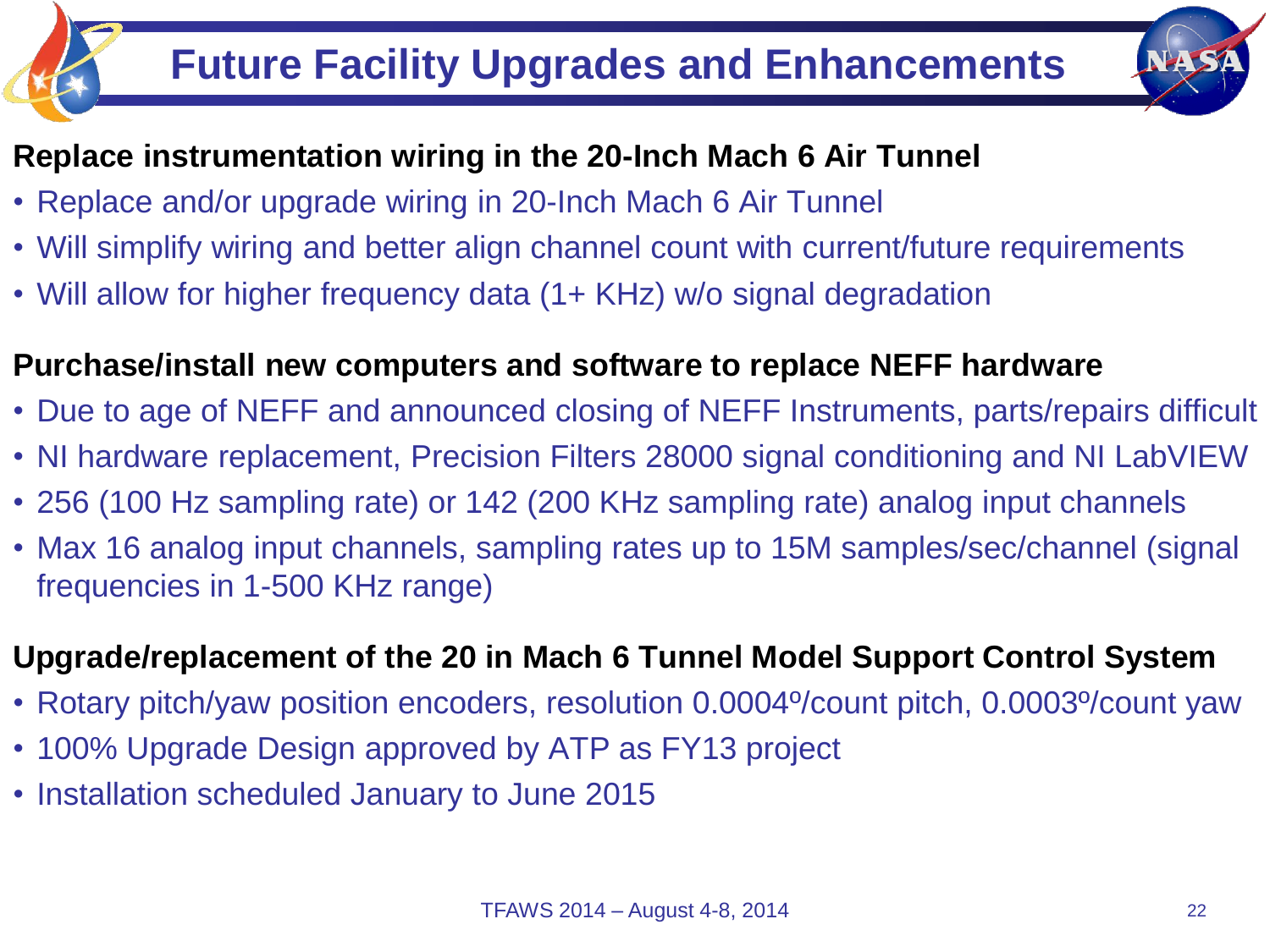### **Pressure System UG/Optimus & Gen 2 Module UP**

- Optimus Data System is pressure scanning system designed for wind tunnels
- Modules digitally temperature compensated, require fewer calibrations, provide higher accuracy
- Initialized in Mach 10 Tunnel in August 2013, scheduled to complete August 2014

### **High Temperature Global Phosphor Thermography**

- New formulation to increase measurable temperature from 160 °C (320 °F) to 300 °C (570 °F)
- Will allow better characterization near stagnation regions, in turbulent boundary layers, etc.

### **Continuous Pitch Sweep Aerodynamic Force and Moment Data**

- Will allow continuous sweep pitching during aerodynamic force and moment testing
	- Shorter run times (less heating to model, sting, balance)
	- Increased run productivity (less time to pump down the vacuum spheres between runs)
	- Increased data (pitch-pause method limited to preset angles compared to all angles in sweep range

### **Metallic Surface Integration into Ceramic Models for Phosphor Thermography Tests**

- Capability under development to integrate metallic components into ceramic models
- Advantage: allows sharper leading edges than cast ceramics alone, inlets, etc.
- Disadvantage: metallic regions will not be measured in phosphor system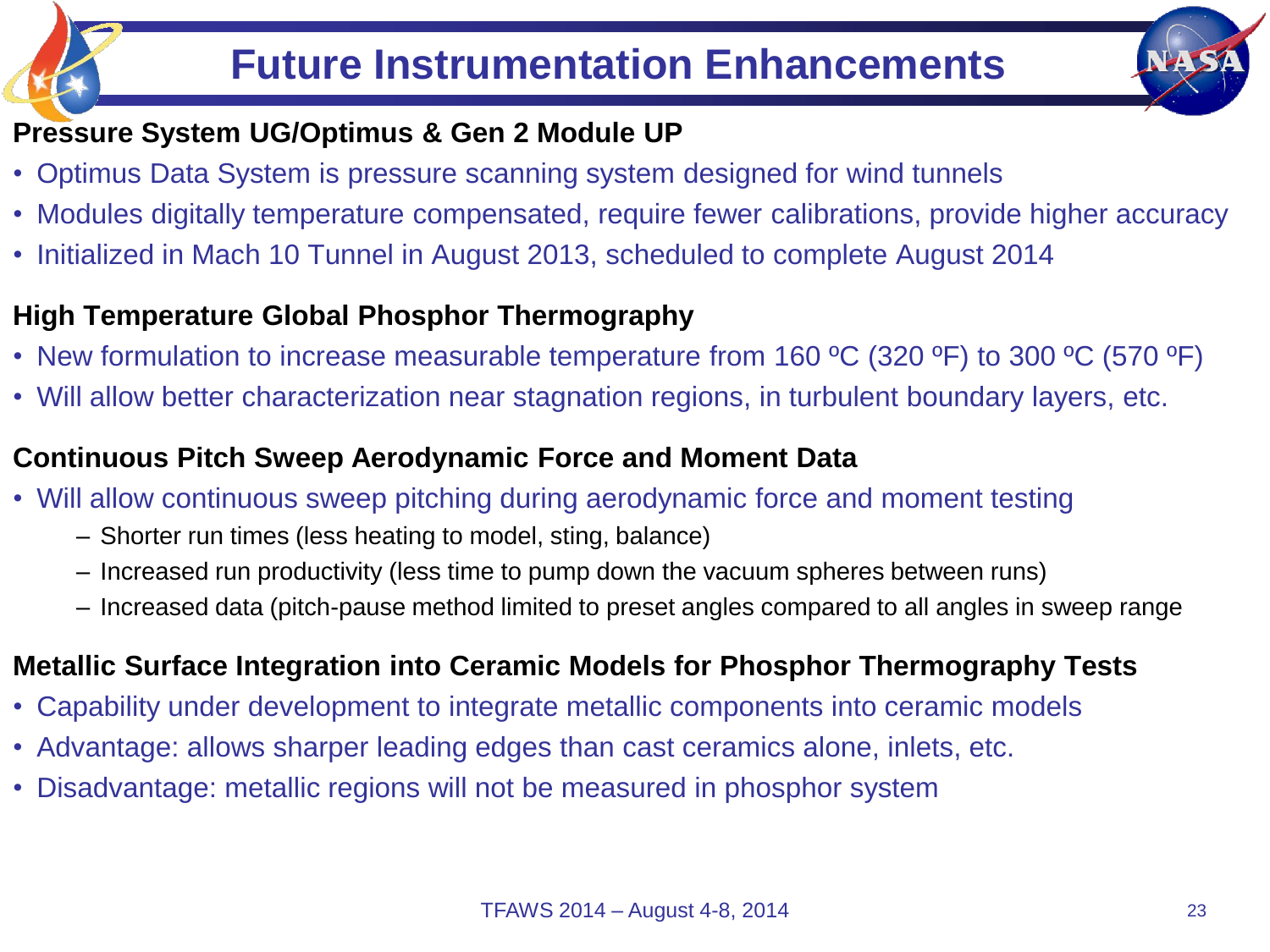



- Decrease in testing noted in LAL test facilities in recent years
- Brought on by cancellation/conclusion of major flight programs (Space Shuttle, Hyper-X, X-33, X-34, X-38, etc.)
- Major testing programs and impacts over the last 15 years include:
- Space Shuttle: 3500+ runs 2003-2011 (Columbia Accident Investigation, Return-To-Flight, onorbit assessments, support of BLT Flight Experiment and HYTHIRM teams)
	- Wind tunnels used to determine cause of STS-107 Columbia accident
	- Major RTF contributions include Cavity Heating and Boundary Layer Transition Tools
- Hyper-X: 2500+ runs 1998-2007 (mostly before first flight in 2000, before final flights in 2004)
	- Design/test of boundary layer transition trips used to force turbulent flow in inlet
	- Aero testing for better understanding of X-43 flight performance when mounted to Pegasus booster
- X-33: 2200+ runs 1998-1999 supporting aerodynamic/aeroheating performance
- X-38: 850+ runs 1998-2001 supporting aerodynamics/aeroheating performance
- Orion: ~1400 runs 2006-2011 for aerodynamic/aeroheating performance, RCS and BLT effects
- EDL: 1800+ run for programs Including MSL, Mars Sample Return Orbiter, HIADS, etc.
	- Supported understanding of re-entry heating, shape effects, aerodynamics, etc.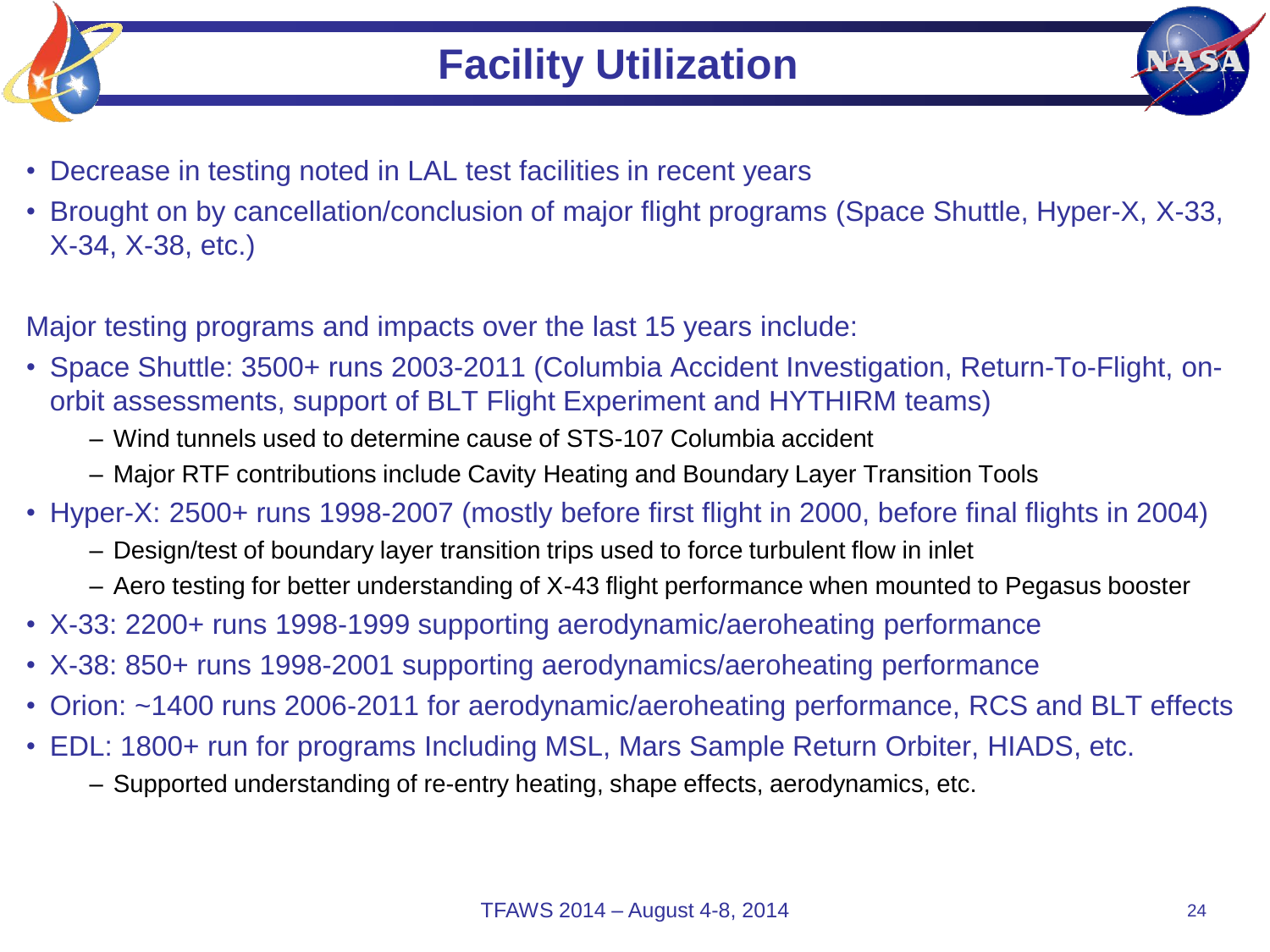

# **Summary**



- LAL consists of three hypersonic blown-down tunnels and a vacuum test facility.
	- 20-In Mach 6, 31-In Mach 10 Tunnels designed, built, first utilized in 1950's and 1960's
	- 15-In Mach 6 was first utilized in 1991
	- Represent a significant portion agency's aerothermodynamic testing capability
	- Between three tunnels, Mach numbers of 6 and 10, Reynolds numbers of 0.25-8.0x10<sup>6</sup>/ft
- Update to facility, instrumentation and capabilities presented
	- Detailed descriptions/diagrams of tunnels (pressures, temperatures, freestream conditions)
	- Instrumentation/test techniques to measure forces and moments, heating, pressure, surface and flow-field characteristics, including intrusive and non-intrusive techniques and data acquisition systems
	- Summary of major facility/instrumentation upgrades/improvements/projects for last 16 years
	- Summary of upcoming/planned facility/instrumentation improvements
	- The recent (last 16 years) utilization of LAL including major test programs, impacts
- LAL facilities provide unique and valuable capability for past, current and future hypersonic ground testing needs
- Aerodynamic, aerothermodynamic and flow physics studies provide for performance assessment of advanced hypersonic vehicles and benchmarking data for computational techniques.

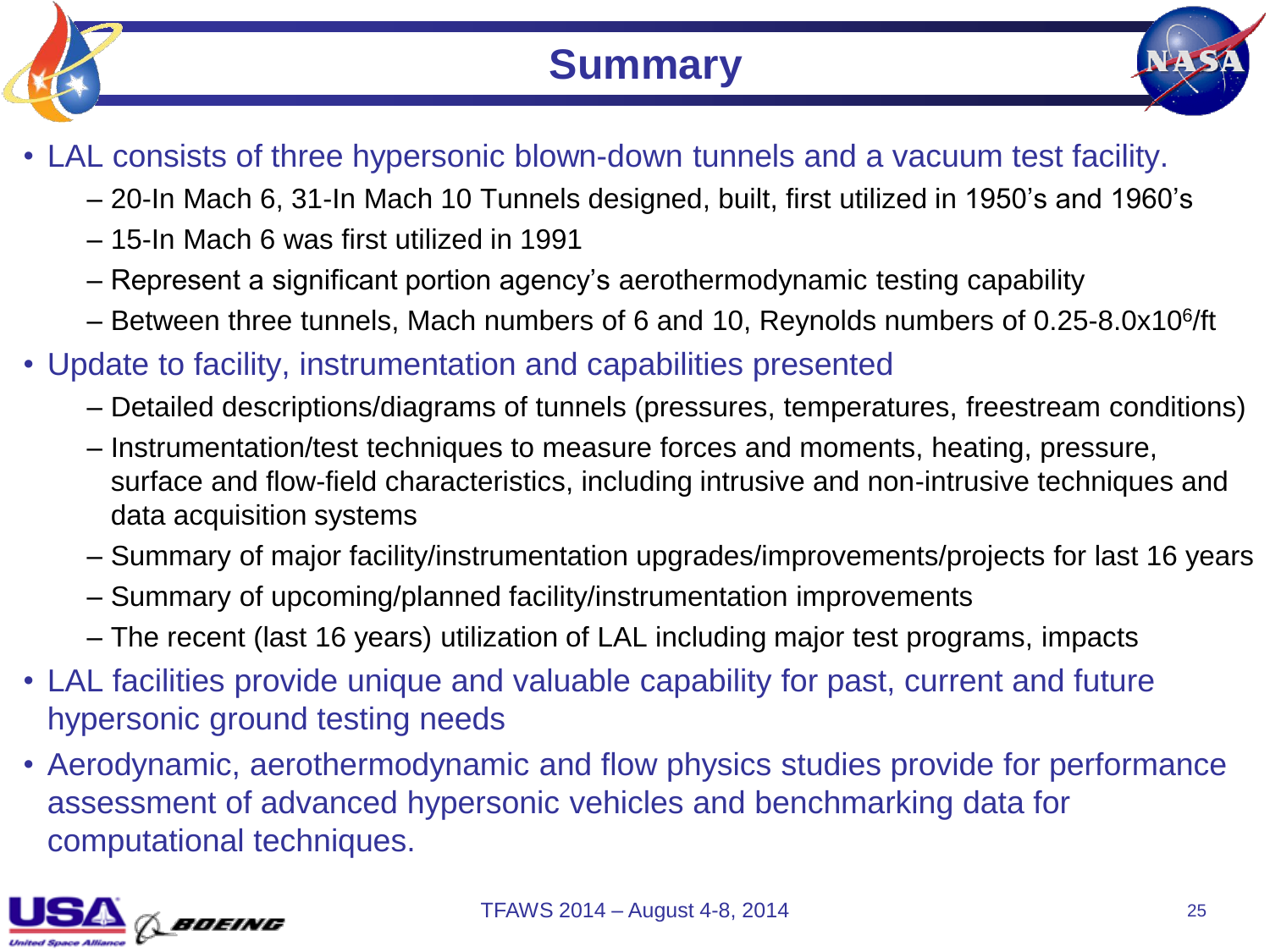

# Backup Slides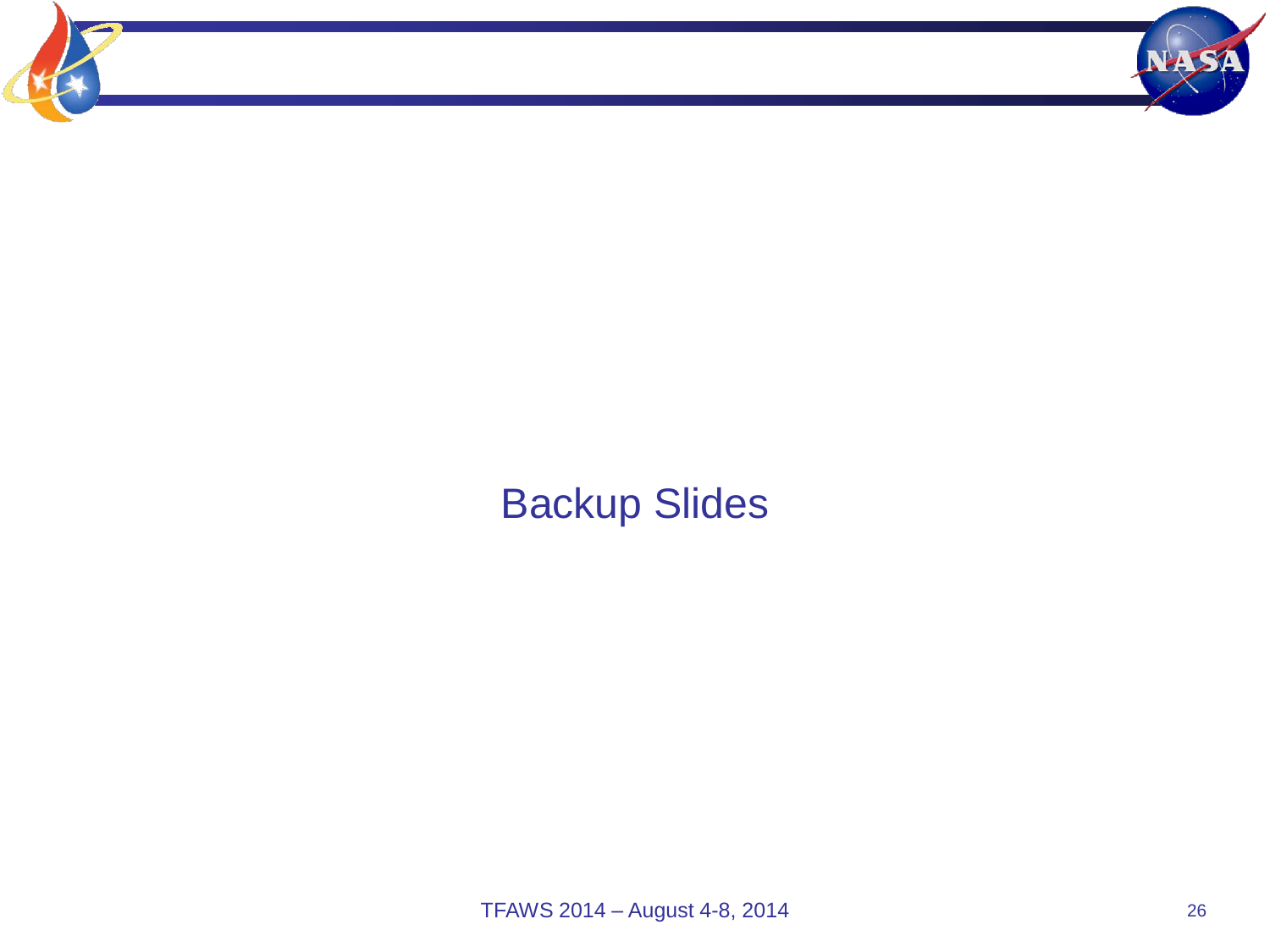# **Operating Conditions**

### **20-Inch Mach 6 Air Tunnel**

| $P_{t,1}$<br>psi | $\mathsf{T}_{\mathfrak{t},\mathfrak{1},\mathfrak{l}}$<br>$\overline{\ }$ <sub>°R</sub> | $P_{\infty}$<br>psi x 10 <sup>-2</sup> | $T_{\infty}$<br>$\mathbf{R}$ | $q_{\infty}$<br>psi | $V_{\infty}$<br>ft/s | $M_{\infty}$ | $Re_{\infty}$<br>$ft^{-1}$ x10 <sup>6</sup> | Re <sub>2</sub><br>$ft^{-1}$ x10 <sup>5</sup> | $\rho_2/\rho_\infty$ | $P_{t,2}$<br>psi |
|------------------|----------------------------------------------------------------------------------------|----------------------------------------|------------------------------|---------------------|----------------------|--------------|---------------------------------------------|-----------------------------------------------|----------------------|------------------|
| 30               | 870                                                                                    | 2.40                                   | 112.56                       | 0.56                | 3012                 | 5.79         | 0.58                                        | 1.03                                          | 5.23                 | 1.05             |
| 60               | 885                                                                                    | 4.25                                   | 110.62                       | 1.03                | 3039                 | 5.89         | 1.07                                        | 1.85                                          | 5.26                 | 1.92             |
| <b>125</b>       | 910                                                                                    | 8.12                                   | 111.66                       | 2.04                | 3086                 | 5.96         | 2.05                                        | 3.54                                          | 5.28                 | 3.80             |
| 190              | 920                                                                                    | 12.31                                  | 112.37                       | 3.09                | 3109                 | 5.99         | 3.07                                        | 5.26                                          | 5.28                 | 5.74             |
| 250              | 910                                                                                    | 16.19                                  | 110.82                       | 4.07                | 3092                 | 6.01         | 4.05                                        | 7.03                                          | 5.28                 | 7.57             |
| 365              | 935                                                                                    | 23.11                                  | 112.98                       | 5.86                | 3131                 | 6.03         | 5.67                                        | 9.82                                          | 5.29                 | 10.88            |
| 475              | 935                                                                                    | 29.60                                  | 113.00                       | 7.52                | 3135                 | 6.04         | 7.37                                        | 12.58                                         | 5.29                 | 13.98            |
| 475              | 870                                                                                    | 30.16                                  | 105.43                       | 7.60                | 3012                 | 6.03         | 8.26                                        | 13.94                                         | 5.28                 | 14.12            |

### **31-Inch Mach 10 Air Tunnel**

| $P_{t,1}$ | $\mathsf{T}_{\mathsf{t},\mathsf{1},\mathsf{1}}$<br>°R | $P_{\infty}$<br>psi x 10 <sup>-2</sup> | $\mathsf{T}_{\scriptscriptstyle \infty} , \mathsf{T}$<br>$\mathsf{P}$ | $q_{\infty}$<br>psi | $V_{\infty}$<br>ft/s | $\mathbf{M}_{\infty}$ | $\begin{bmatrix} \text{Re}_{\infty} \\ \text{ft}^{-1} \times 10^6 \end{bmatrix}$ | $\begin{array}{ l } \quad \textsf{Re}_\textsf{2}\textsf{,} \ \textsf{f}\textsf{t}^{\textsf{-1}}\textsf{x} \textsf{1}\textsf{0}^\textsf{5} \end{array}$ | $\rho_2/\rho_*$ | $P_{t,2}$<br>psi |
|-----------|-------------------------------------------------------|----------------------------------------|-----------------------------------------------------------------------|---------------------|----------------------|-----------------------|----------------------------------------------------------------------------------|--------------------------------------------------------------------------------------------------------------------------------------------------------|-----------------|------------------|
| 350       | 1775                                                  | 1.00                                   | 93.68                                                                 | 0.66                | 4593.40              | 9.68                  | 0.53                                                                             | 0.49                                                                                                                                                   | 5.96            | 1.22             |
| 720       | 1790                                                  | 1.89                                   | 92.23                                                                 | 1.27                | 4614.60              | 9.81                  | 1.04                                                                             | 0.93                                                                                                                                                   | 5.97            | 2.36             |
| 1300      | 1790                                                  | 3.19                                   | 90.35                                                                 | 2.20                | 4618.30              | 9.93                  | 1.82                                                                             | 1.61                                                                                                                                                   | 5.97            | 4.07             |
| 1450      | 1790                                                  | 3.52                                   | 90.26                                                                 | 2.43                | 4626.10              | 9.96                  | 2.03                                                                             | 1.78                                                                                                                                                   | 5.98            | 4.51             |

**NASS**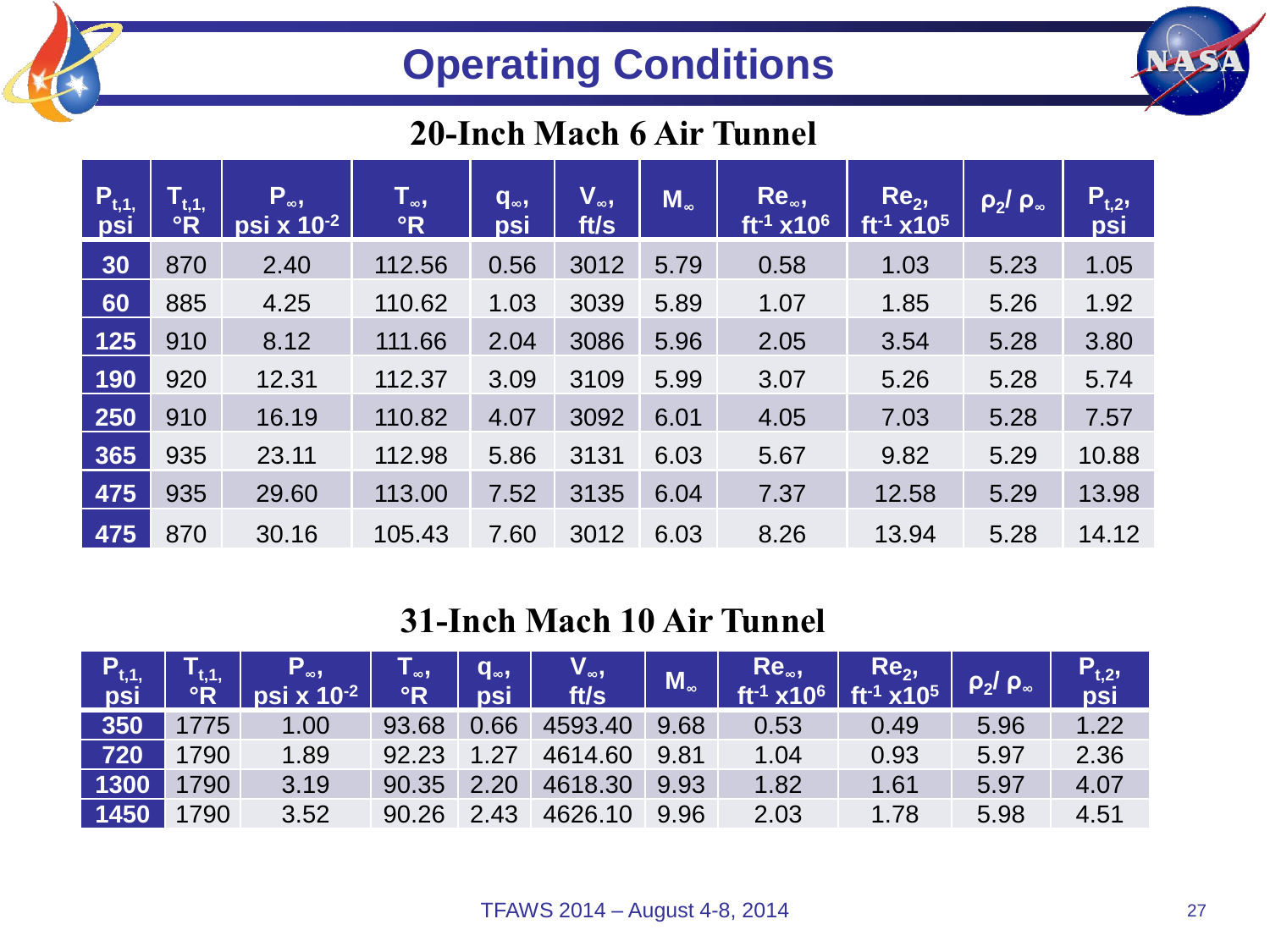

# **Operating Conditions**



### **15-Inch Mach 6 High Temperature Air Tunnel**

| $P_{t,1}$<br>psi | $\overline{\mathsf{T}_{\mathsf{t},\mathsf{1},}}$<br>$\mathbf{R}$ | $P_{\infty}$<br>psi x 10-2 | $\mathsf{T}_{\infty}$ ,<br>$\mathsf{P}$ | $q_{\infty}$<br>psi | $V_{\infty}$<br>ft/s | $M_{\infty}$ | Re.,<br>$ft^{-1}$ x10 <sup>6</sup> | Re <sub>2</sub><br>$ft^{-1}$ x10 <sup>5</sup> | $\rho_2$ / $\rho_{\infty}$ | $P_{t,2}$<br>psi |
|------------------|------------------------------------------------------------------|----------------------------|-----------------------------------------|---------------------|----------------------|--------------|------------------------------------|-----------------------------------------------|----------------------------|------------------|
| 100              | 935                                                              | 6.95                       | 117.29                                  | 1.70                | 3141                 | 5.92         | 1.60                               | 2.83                                          | 5.27                       | 3.17             |
| 100              | 1060                                                             | 6.91                       | 133.41                                  | 1.70                | 3351                 | 5.92         | 1.31                               | 2.42                                          | 5.29                       | 3.15             |
| 135              | 935                                                              | 9.16                       | 116.49                                  | 2.26                | 3142                 | 5.94         | 2.14                               | 3.76                                          | 5.28                       | 4.21             |
| 150              | 1210                                                             | 9.98                       | 151.70                                  | 2.48                | 3594                 | 5.95         | 1.56                               | 3.02                                          | 5.33                       | 4.61             |
| 200              | 870                                                              | 13.28                      | 107.58                                  | 3.30                | 3029                 | 5.97         | 3.51                               | 5.98                                          | 5.27                       | 6.14             |
| 200              | 960                                                              | 13.21                      | 118.72                                  | 3.29                | 3187                 | 5.97         | 3.01                               | 5.24                                          | 5.29                       | 6.12             |
| 200              | 1210                                                             | 13.05                      | 150.83                                  | 3.26                | 3595                 | 5.97         | 2.06                               | 3.97                                          | 5.34                       | 6.06             |
| 275              | 935                                                              | 17.94                      | 115.12                                  | 4.49                | 3144                 | 5.99         | 4.29                               | 7.46                                          | 5.28                       | 8.35             |
| 275              | 960                                                              | 17.91                      | 118.22                                  | 4.49                | 3187                 | 5.99         | 4.11                               | 7.22                                          | 5.29                       | 8.34             |
| 300              | 870                                                              | 19.62                      | 107.14                                  | 4.91                | 3029                 | 5.99         | 5.24                               | 8.88                                          | 5.27                       | 9.12             |
| 300              | 1210                                                             | 19.23                      | 149.96                                  | 4.83                | 3597                 | 5.99         | 3.08                               | 5.89                                          | 5.34                       | 8.99             |
| 400              | 870                                                              | 25.90                      | 106.86                                  | 6.50                | 3028                 | 6.01         | 6.96                               | 11.78                                         | 5.28                       | 12.08            |
| 400              | 910                                                              | 25.79                      | 111.60                                  | 6.49                | 3100                 | 6.01         | 6.49                               | 11.13                                         | 5.28                       | 12.05            |